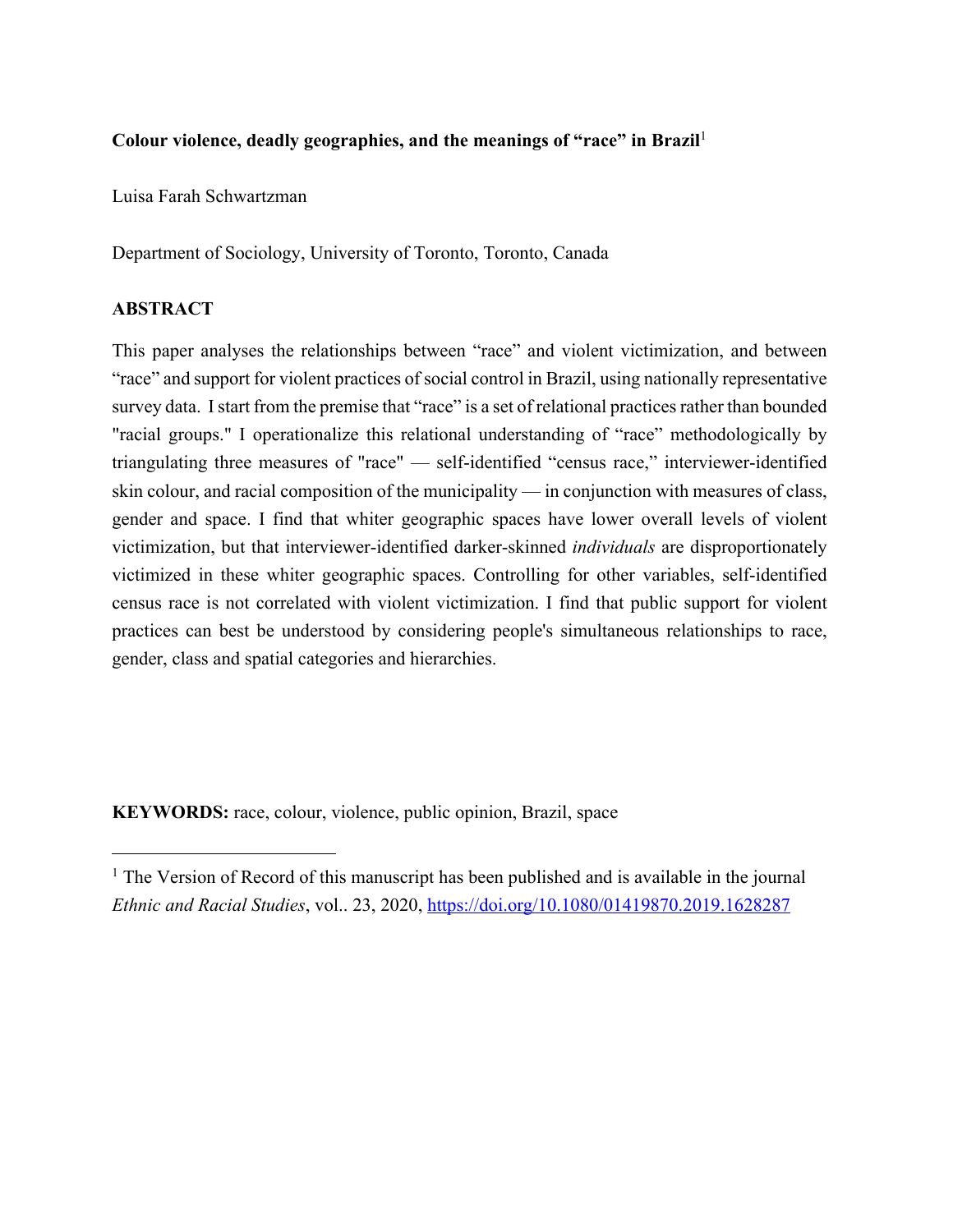Social scientists have long contrasted Brazil and the US as having different racial systems, the former being based on a continuum of colour gradations, without clear boundaries between blacks and whites and peaceful racial conviviality, and the latter containing a rigid colour line and violent racial conflict (e.g., Pierson 1967; Nogueira 2007; see Telles 2004 for a review). Yet statistical studies show that Brazilians labelled as "black" (*negros*, or those classified as *preto* or *pardo)* are more likely to die from violence compared to those classified as "white" (*brancos*) (Cano 2010; Waiselfisz 2012; Sinhoretto and Lima 2015). The key to solving this puzzle is to adopt a social constructionist approach to race. Racialization (and ethnicization) is a set of culturally mediated, relational and often institutionalized, practices of categorization and meaning-making (Omi and Winant 1994; Brubaker 2002) that can work together to produce, reproduce, or mitigate, violence. As such, racial and ethnic violence and its legitimation may persist even in the absence of clearly bounded or salient racial groups (Fearon and Laitin 2000; Brubaker and Laitin 1998). While much previous social constructionist work on race, ethnicity and violence have focused on cases where violence strengthens racial or ethnic group identity (e.g., Luft 2015; Smångs 2016), my paper addresses a context where violence is not always ostensibly framed as "racial" or "ethnic," but where racialized and/or colour-coded ways of seeing affect the *distribution* of everyday violence.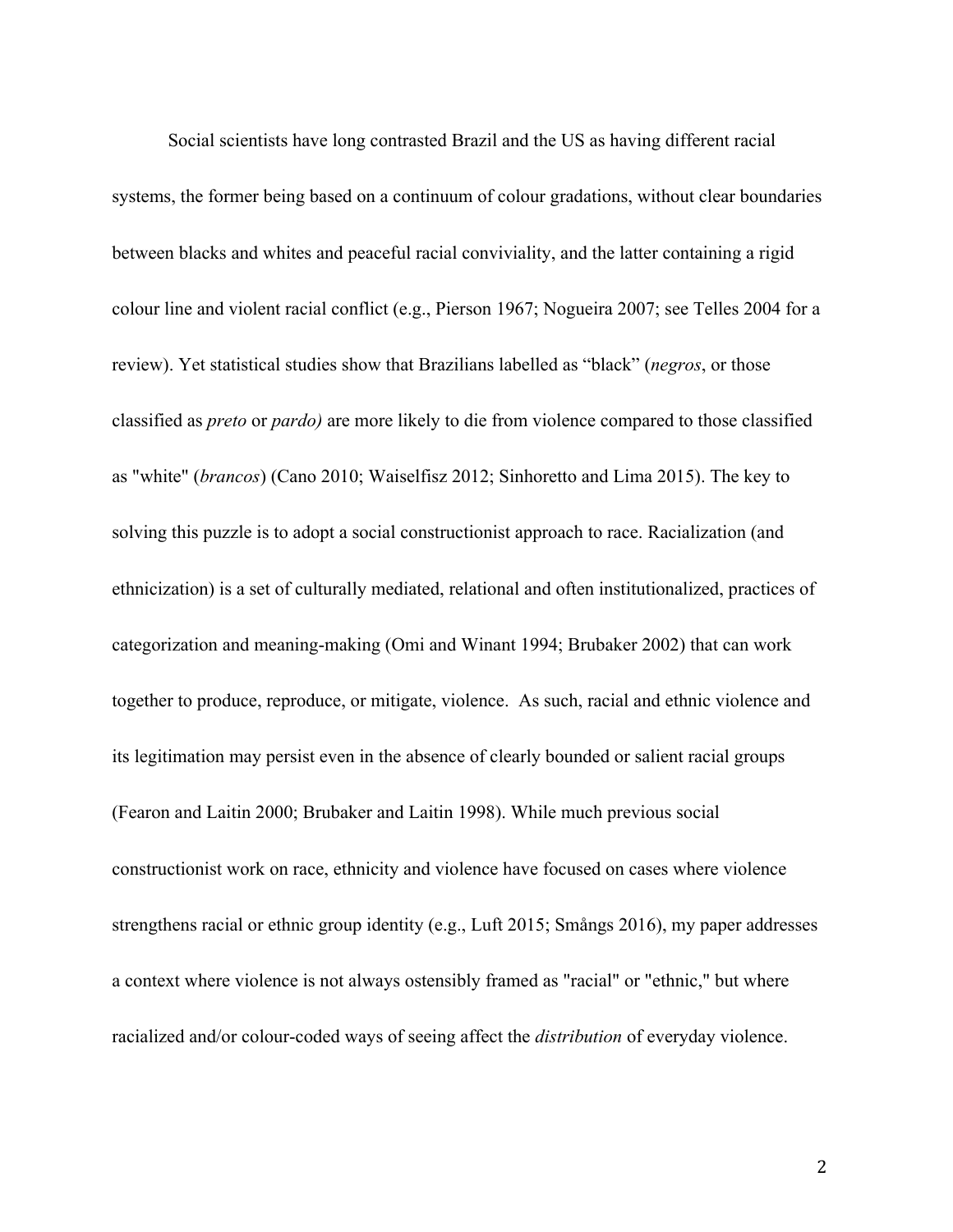This paper uses multivariate survey data analysis to investigate the relationship between "race" and the (re)production of violence in Brazil. I treat "race" as a social category and/or identity that can be applied to individuals or to collective entities (neighbourhoods, institutions, etc.) and a lens through which social actors may perceive their social reality. I investigate how three measures of "race"— self-identified "census race," interviewer-identified skin colour, and the racial composition of the municipality— relate to violent victimization, and to public opinion regarding violent practices of social control. I investigate how the relationships between race/colour and violent practices and opinions vary depending on other social locations and identities based on geography, class and gender. I find that whiter geographic spaces have lower overall levels of violent victimization, but that interviewer-identified darkerskinned *individuals* are disproportionately victimized in these whiter geographic spaces. Selfidentified census race has no independent correlation with violent victimization, once other measures of race and other variables are taken into account. I also find that the relationship between race/colour and public support for violent practices varies according to class, gender and spatial cleavages.

Scholars have argued that "race" and "colour" (and skin tone) are often empirically and analytically distinct (Monk 2015; 2016; Dixon and Telles 2017). Nonetheless, previous studies suggest that colour distinctions and racial discourse are closely intertwined in Brazil (e.g.,

3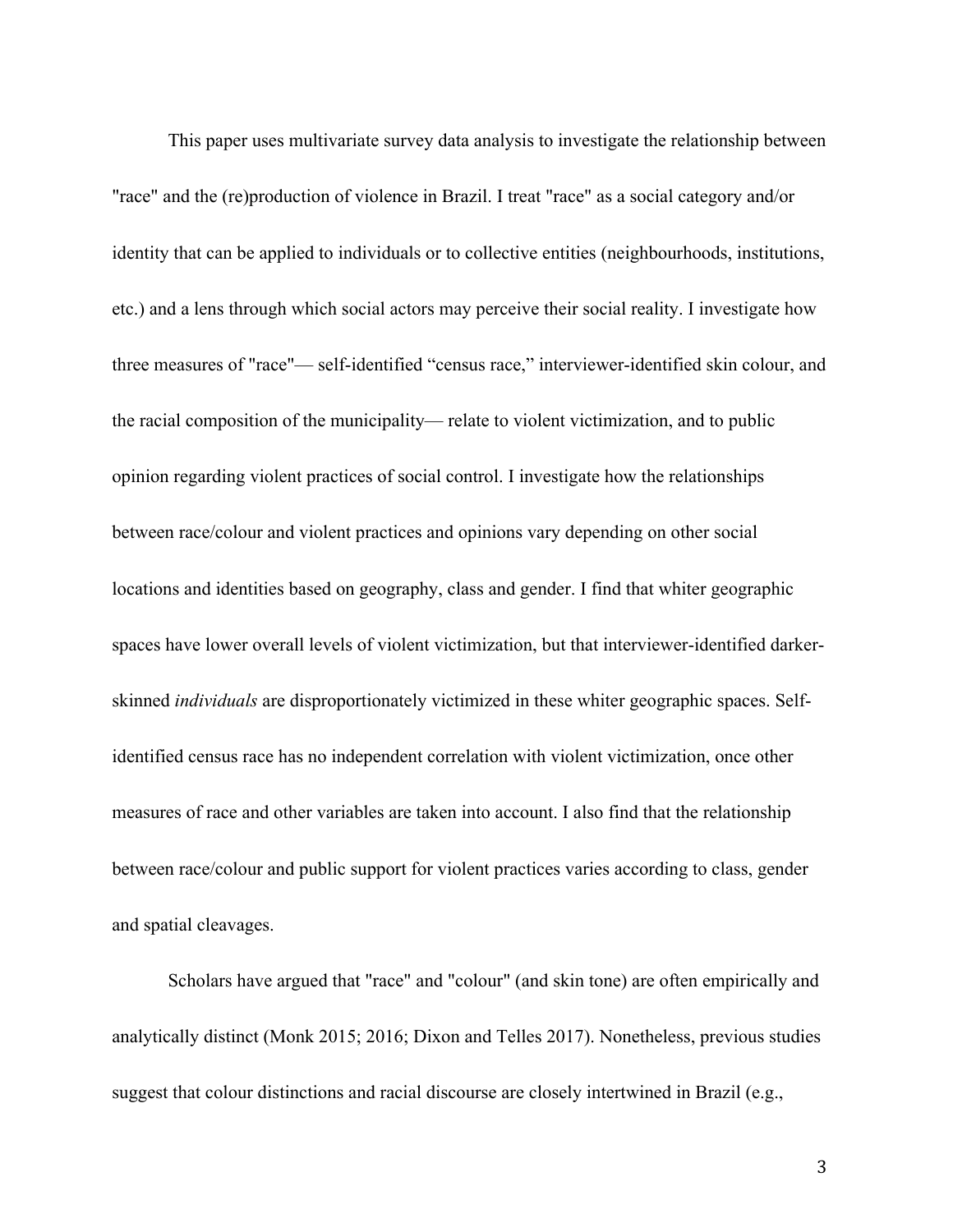Twine 1994; Nogueira 2007; Moraes Silva and Souza Leão 2012). Rather than a-priori distinguishing between "race" and "colour," this paper asks what we mean more precisely when we say that "race" affects violence in Brazil, and what we can infer about this meaning from available statistical data. Because "race" (*raça*) is the word that Brazilian(ist) social scientists today often use to encompass observed statistical disparities between "blacks" and "whites" in studies about violence, I will use this terminology in the paper, while recognizing the terminology's potential limits and possible interpretations.

#### **Racially structured violence without races**

Consistent with a social constructionist approach to race (and colour), this paper makes three analytical moves. First, I investigate *whose* classification system matters by comparing two measures of "race:" self-identified racial categories and interviewer-assigned skin colour. I thus follow Roth's (2016) call for using different statistics to capture different "dimensions" of race, such as racial identity, racial self-classification, observed race, reflected race (how people think that others classify them), phenotype or ancestry (Roth 2016). Similar to race, the perception and valuation of skin colour is relational and contextual (Monk 2015; 2016; Roth 2016; Dixon and Telles 2017).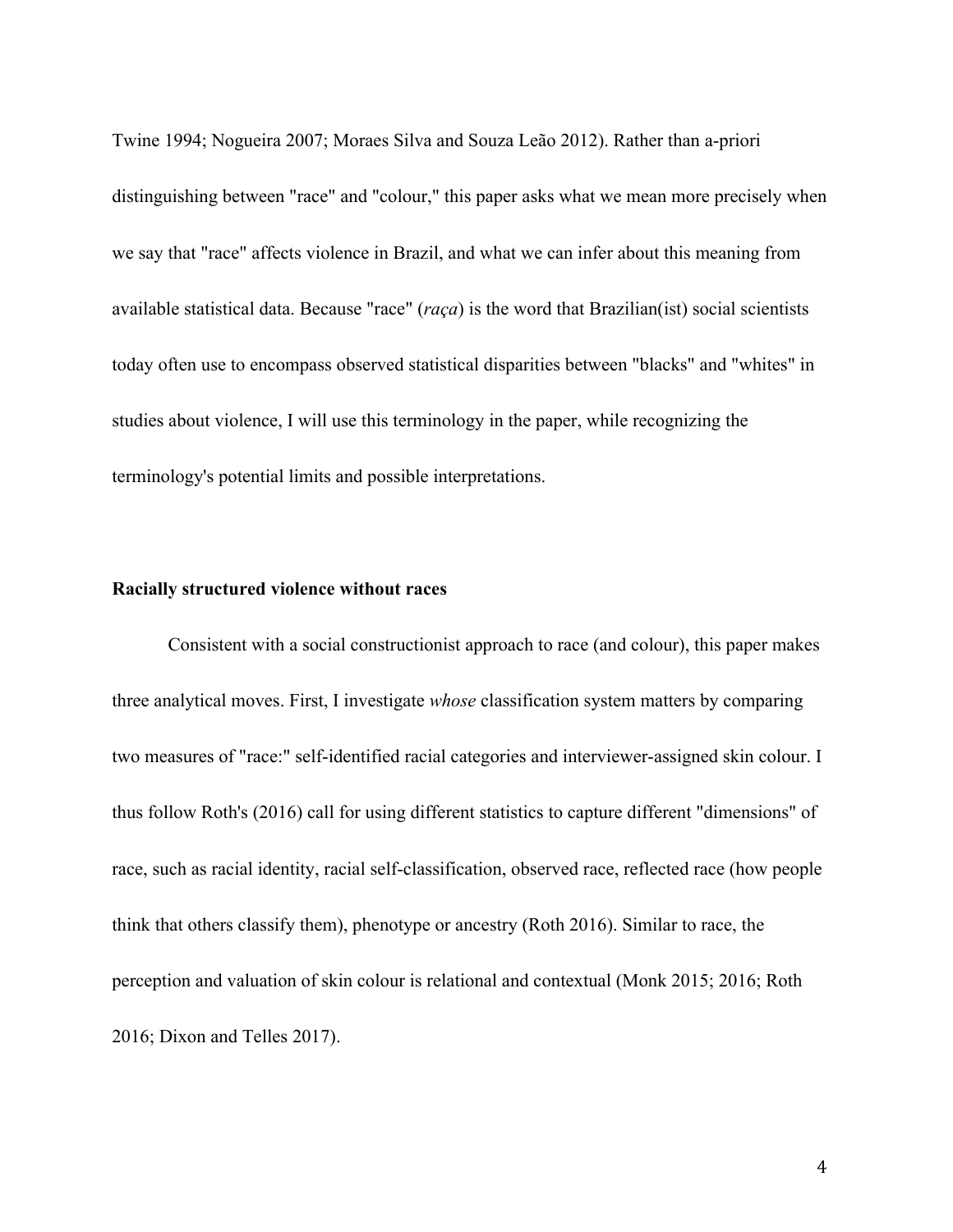Second, I posit that the objects of stigmatized classification are not only groups, individuals and their bodies, but also places and institutions. Urban ethnographers often find that neighbourhoods are classed, racialized and coded as dangerous (e.g., Sansone 2003; Wacquant 2008; Vargas and Alves 2010; Anderson 2015). As a result, the stigmatizing effects of racialization and colour distinctions may affect people living in racialized spaces regardless of their *individual* racial classification. There may also be an interaction between bodies and space, such as when black people are disproportionately policed in predominantly white spaces (McCallum 2005; Vargas and Alves 2010; Anderson 2015).

Third, I avoid the a-priori imputation of racial group interests or political cohesion that has been criticized both conceptually (e.g., Loveman 1999; Brubaker and Laitin 1998; Fearon and Laitin 2000; Brubaker 2002) and in practice as applied to Brazil (Blalock 1967, see footnote on page 109; Loveman 1999; Bailey 2009). Instead, I investigate how community belonging, social identity and reflexivity may influence a person's opinions regarding punishment. Following intersectional theorizing (e.g., Crenshaw 1991), I understand individuals' relationship with violence as resulting from their simultaneous engagement with multiple systems of classification, identity and stigmatization. I thus break with the common practice of explaining public opinion regarding punishment through a logic of group conflict or group threat (e.g., Weitzer and Tuch 2006; King and Wheelock 2007; Johnson 2008).

5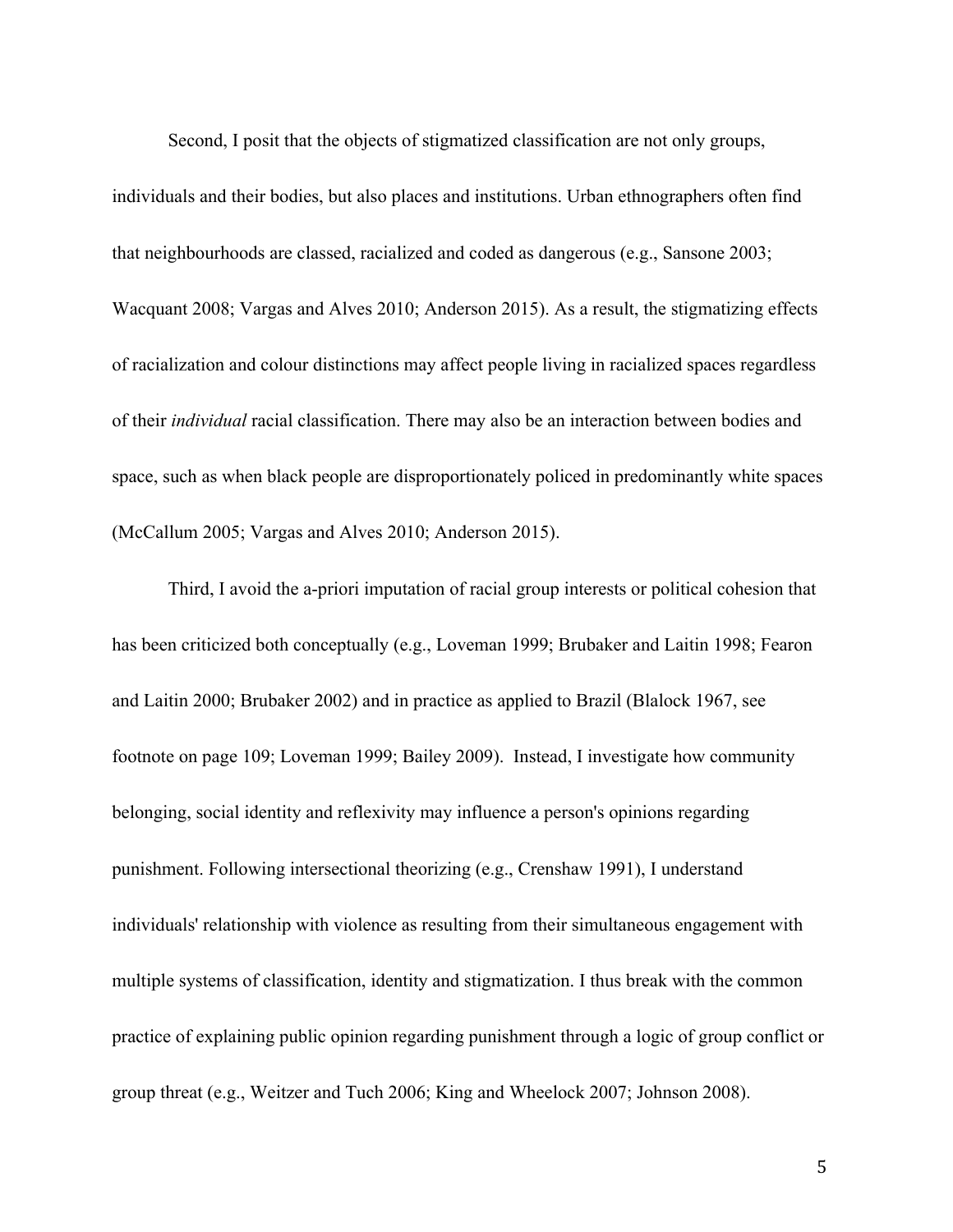The paper also adopts a "group-less" approach to "the state," blurring the boundaries between "crime" and "punishment" as sources of violence. Rather than treating "the state" as a monolithic Leviathan (e.g., Wacquant 2014), I follow recent criminological work that argues that state and private (including criminal) organizations, with varying degrees of support from citizens, may be involved in either the management of public order, or the pursuit of private gains, often through violent means (Willis 2009; Koch 2017).

### **The Brazilian context**

Recent scholarship has blurred the divisions that long dominated debates about race in Brazil. Previously, some scholars claimed that Brazilians have weak racial boundaries and peaceful racial conviviality (e.g., Pierson 1967; Harris 1970; Maggie 2005; Fry 2005; Nogueira 2007) while others arguing that the apparently weak racial boundaries are a form of colourblindness that obfuscates a reality of sharp divisions between "blacks" and "whites" creating a myth of racial democracy (e.g., Nascimento [1978] 2016; Twine 1994). Instead, recent scholarship suggests *gradational* differences in socioeconomic status according to skin tone or gradational colour classification (e.g., Moraes Silva and Paixão 2014; Monk 2016; Ribeiro 2017), and an *awareness* of racism that coexists with weak racial identities or political affiliations (Bailey 2009; Alves 2016; Lamont et al. 2016; Moraes Silva and Souza Leão 2012).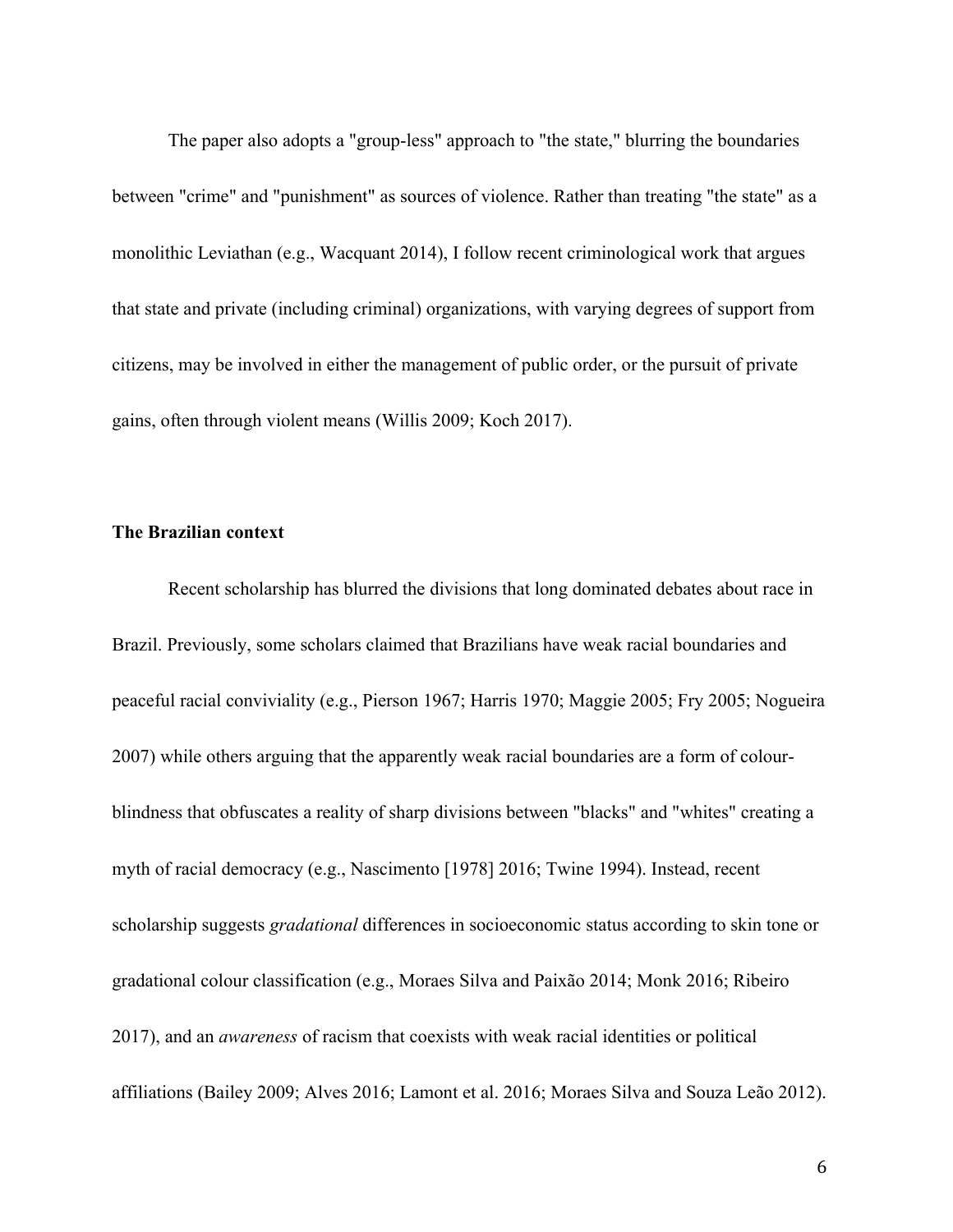However, statistical studies on the relationship between race and violence still rely on a "methodological groupism" of sorts, by employing exclusively census-like categories as measured in victimization surveys, police records, public health statistics, and death registries (e.g., Cano 2010, Waiselfisz 2012).

Violence has a long history in Brazil, beginning with genocide, forced assimilation and "pacification" policies toward rebellious Indigenous peoples (Oliveira 2014), and its massive importation, use and violent control over African slave labour between the 16th and the 19th centuries (Klein and Luna 2010). Throughout the  $19<sup>th</sup>$  and  $20<sup>th</sup>$  centuries, Brazilian elites created centralized and militarized policing institutions and forcibly relocated poor populations from the city centres to hillsides and suburbs where they lived under precarious conditions (Holloway 1993; Fischer 2008). Following the downfall of the military dictatorship (1964-85), which left its own legacy of torture and repression (Zaverucha 2008), violent deaths grew exponentially. Political democratization coincided with systematic and socially unequal violations of human rights (Caldeira and Holston 1999). Added to historical legacies was the increased profitability of the drug trade, the increased availability of guns, the increased power of violent criminal organizations (Zaluar 2004) and the growth in, and conditions of, incarceration (Adorno and Salla 2007; Willis 2009; Alves 2016). Homicide rates are now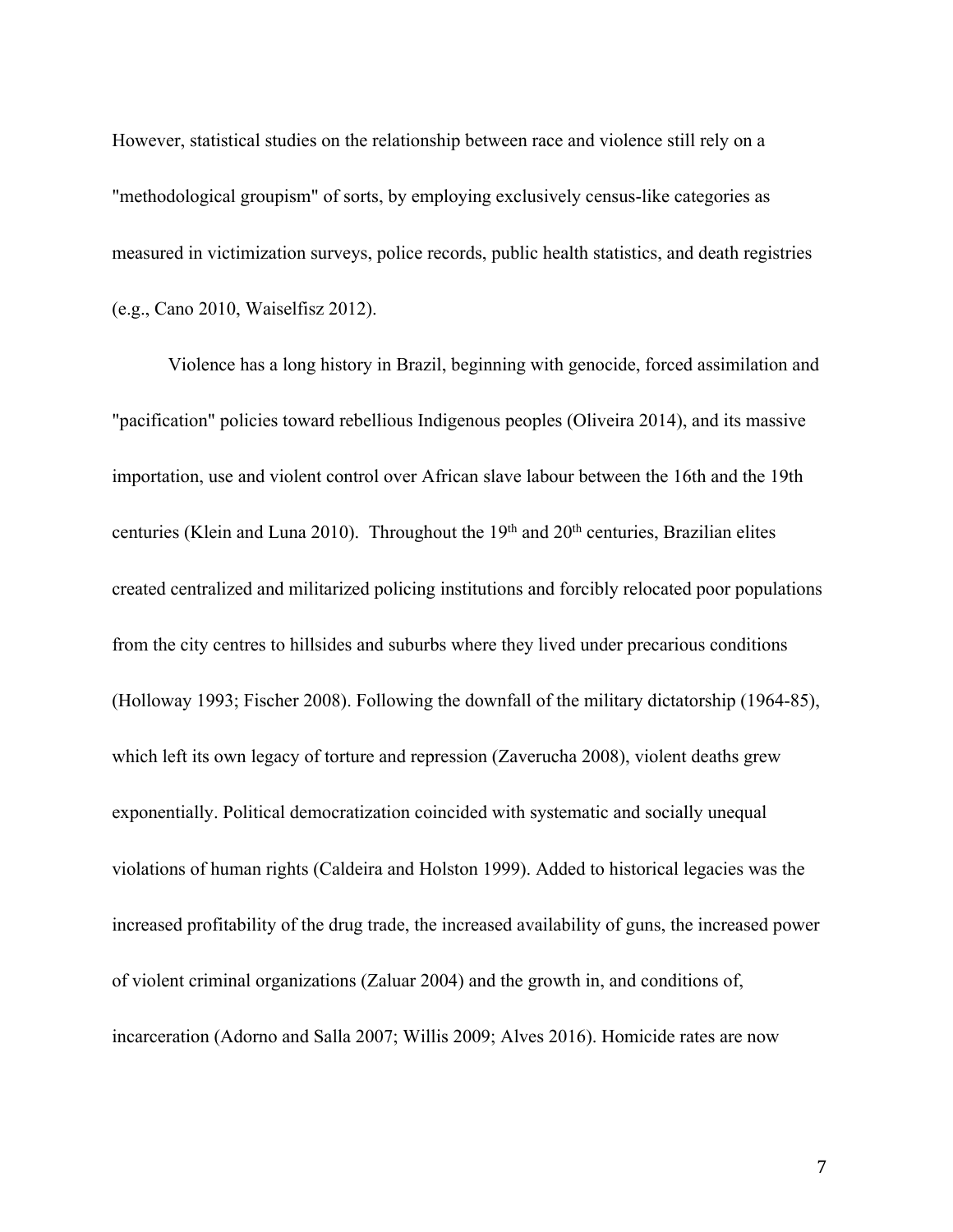amongst the highest in the world (Murray et al. 2013). Violence against Indigenous peoples also continues today, sponsored by both the state and private enterprise (Cunha et al., 2017).

Just as racial boundaries are blurred, so too are the boundaries of the state. Brazilians of all social classes express support for repressive state policies when surveyed (Pandofli 1996), and by electing tough-on-crime politicians, such as the current President, Jair Bolsonaro. State and private organizations, often with support of unaffiliated citizens, regularly use violence to acquire private gains (material or symbolic), and/or to control the social order. The general sense of insecurity and de-legitimation of the police often leads middle-class and wealthy Brazilians to seclude themselves in gated condominiums, hire private security and support repressive police activities (Caldeira 2000; French 2013), while residents of poor neighbourhoods rely on drug organizations and private militias to provide security. Violenceperpetrating organizations such as the police, prisons, drug organizations, militia, and private security firms, often exist in a symbiotic relationship with each other, through corruption and mutual accommodation (Zaluar 2004; 2016; Willis 2009).

While statistical analyses show large disparities in violent victimization by "census race," qualitative and mixed-methods research highlight the social processes that underlie these disparities, even in the *absence* of distinct and mutually opposing "racial groups." Violence toward others is often justified and/or motivated primarily through understandings of difference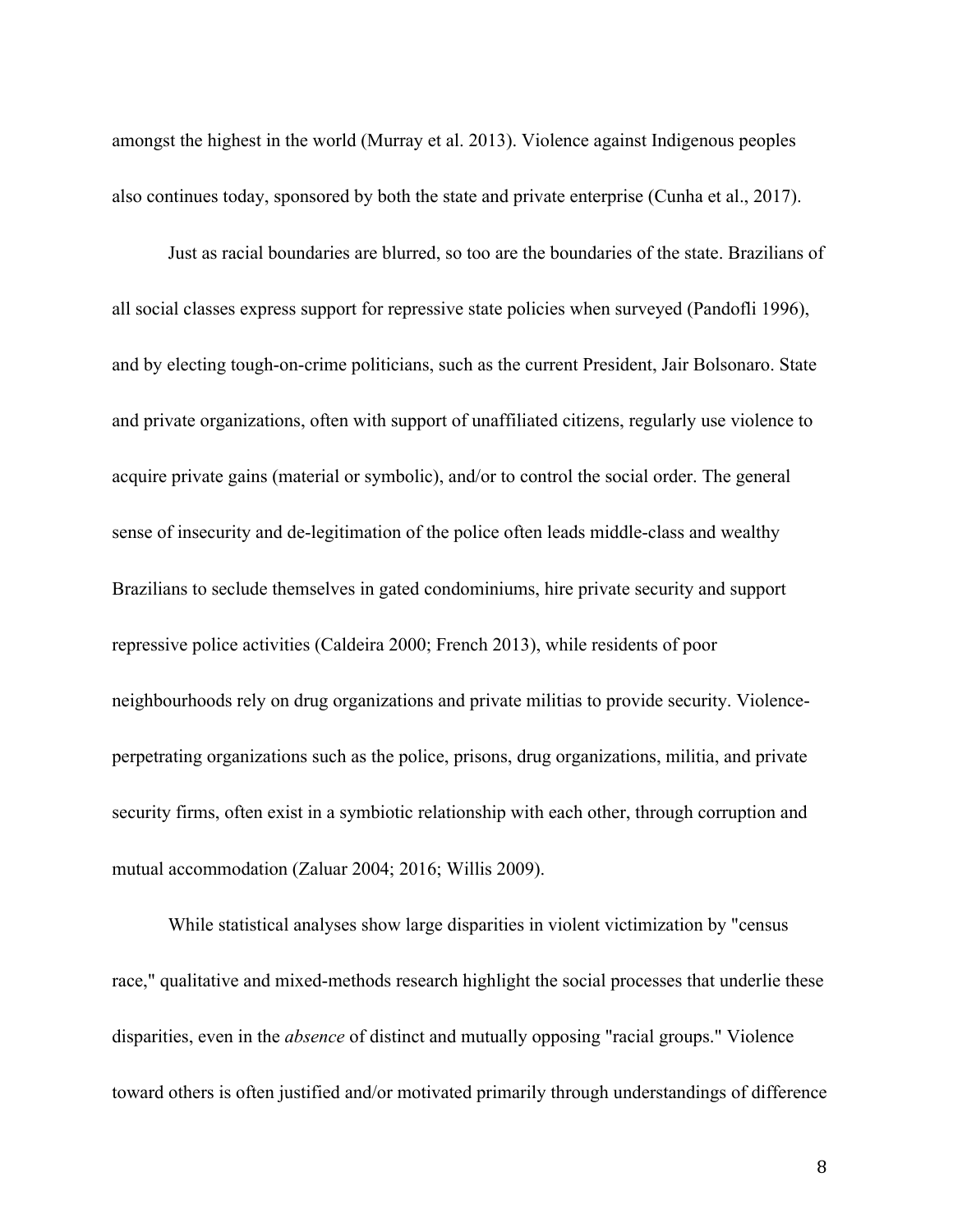based class, space, and gender, but these categories of difference are often imbricated with racial logics and colour differentiations (Caldeira 2000; Moraes Silva and López 2015). Hence, Brazilians who identify as "middle-class" may nonetheless support policing practices (by public or private security agents) that discriminate on the basis of skin colour. The unequal distribution of violent labour *within* violence-producing organizations also heightens racial disparities: young, poor and dark-skinned men are disproportionately represented among lowlevel police officers (Sansone 2003) and as "soldiers" for drug organizations (Zaluar 2004). Brazilians classified as *preto* or *pardo* are disproportionately incarcerated, which not only exposes them to prison violence, but also ties them to drug organizations that control prison life and prisoners' relationships in the outside world (Alves 2016).

Brazilian regions, or people whose identities are attached to regional origins, are racialized and variously associated with violence. São Paulo and the South of Brazil have larger European-descendant populations, and sharper divisions between blacks and whites, compared to the Northeast, where racial lines are more blurred (Guimarães 1999; Telles 2004; Blake 2011; Weinstein 2015). Regional mythologies evoke varying repertoires of racialized violence, such as the Paulista myth of the *bandeirantes* conquering and civilizing the country's interior (Weinstein 2015), or the myth of the Northeastern *cangaceiros*, viewed sometimes as lawless and backward troublemakers, and other times as heroes fighting against central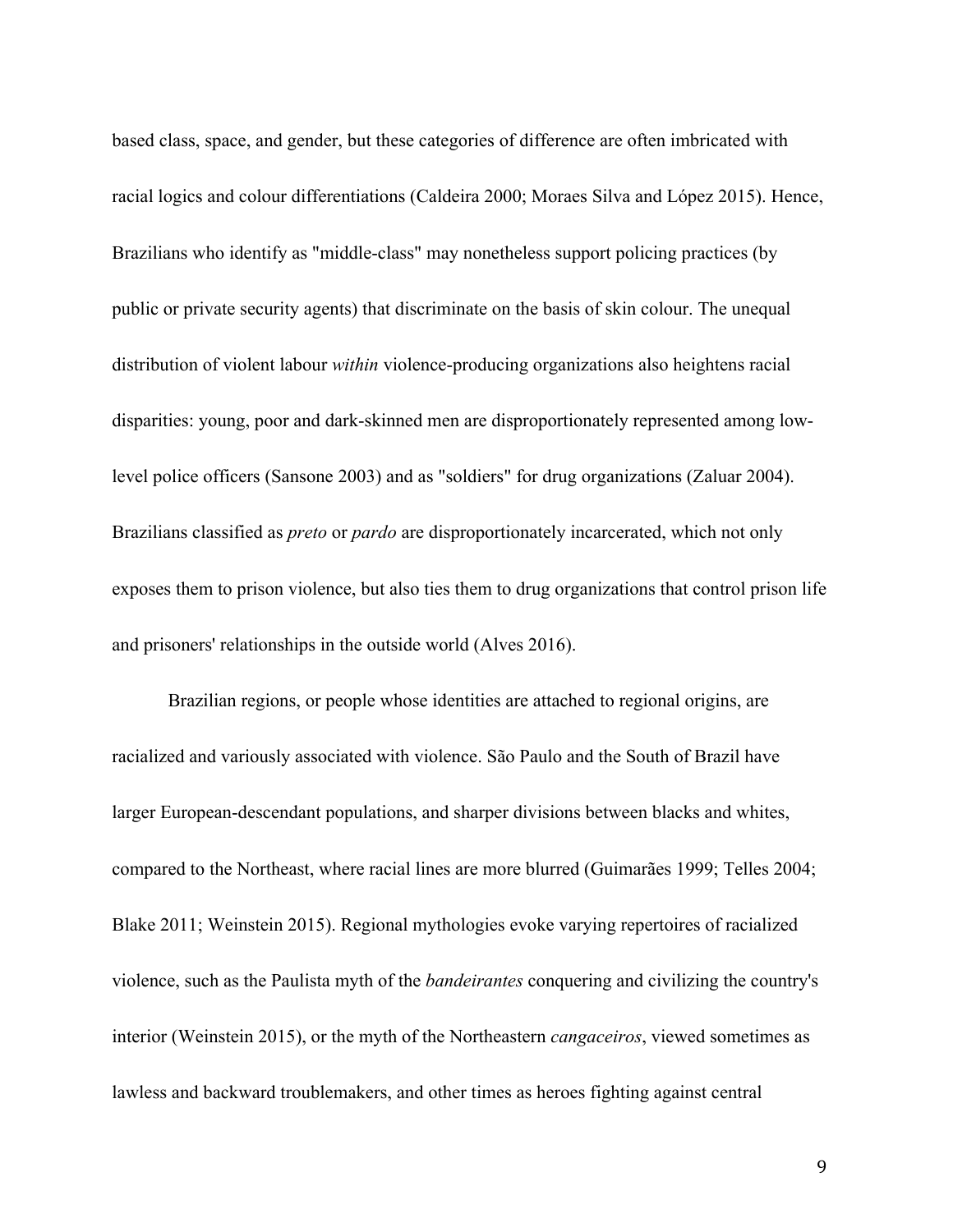authorities (Barbosa 2014). Empirically, the relationship between region and violence has changed in the 2000s, when shifts in local security policies and changes in drug trading routes led homicide rates in the Northeastern and Northern region to grow and surpass those of the Southeast.

In the largest Brazilian cities, poorer neighbourhoods are generally racially diverse but contain a more *pretos* and *pardos* (Telles 2004), and have more violence (Vargas and Alves  $2010$ .<sup>1</sup> Ethnographers suggest that urban Brazilians experience social difference in primarily spatial, classed and gendered terms (e.g., Zaluar 2004), but some add that black Brazilians are nonetheless *aware* of the police officers' racial or colour bias (Sansone 2003; McCallum 2005; Lamont et al. 2016), and may even display a politicized reaction to their disproportionate victimization that is expressed in the language of race and/or colour (Alves 2016).

### **An empirical exercise**

The AmericasBarometer survey data for Brazil is a nationally representative sample of Brazil's population over 16 years old. I use data for the years 2010, 2012 and 2014. In some analyses, I pool the dataset of the three years and, when the variables of interest are only available for one year, I focus my analysis on that year (see Table 1). I use three measures of "race:" interviewer-identified skin colour, self-identified "census race" and racial composition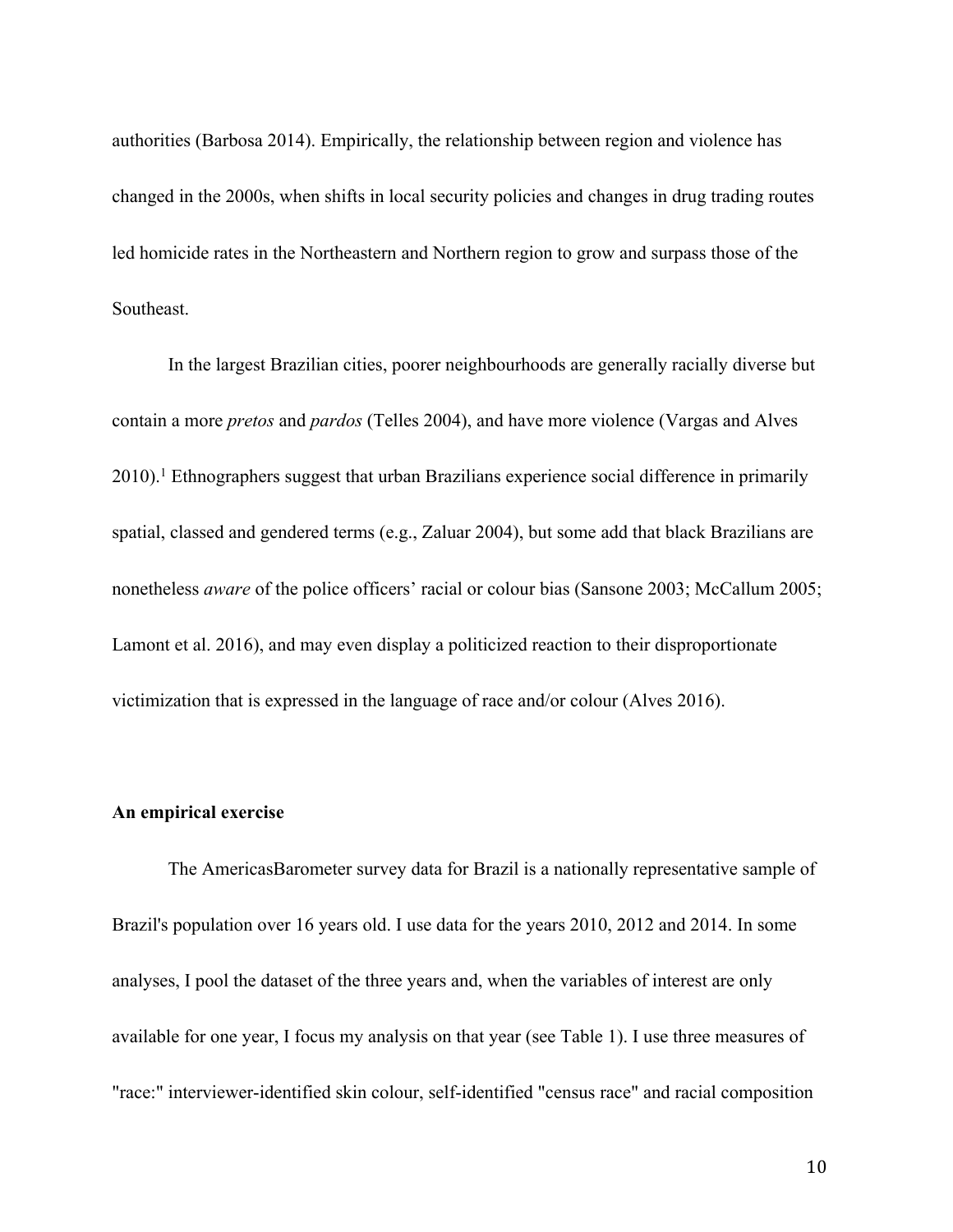of the municipality. Self-identified "census race" is based on identification according to one of the five official Brazilian census categories: *branca* (chosen by 35% of respondents); *parda*  (48%), *preta* (12%), *indígena* (Indigenous, 2%) and *amarela* ("yellow," 3%). I excluded the latter two categories due to their small sample size. The survey instructed interviewers to match the interviewee's facial skin tone to a palette with 11 different colours (see Telles and PERLA 2014; the colour palette is available at http://perla.soc.ucsb.edu/data/colour-palette). I collapsed some of the smallest categories together so as to achieve at least 10% of the observations in each category (the original colour palette numbering is retained in the tables).<sup>2</sup> While interviewer-classified skin colour and self-classified race overlap significantly, there is enough discordance to make my analysis meaningful (Table 1). Racial composition of the municipality, a variable ranging from 0 to 1 (0% to 100%), was constructed based on the 2010 census, by dividing the number of people who self-identified as *branca* by the total municipal population. Municipal racial compositions were then matched to the Americasbarometer respondents' place of residence.

### [TABLE 1 ABOUT HERE]

The dependent variables measure the risk of violent victimization of individuals and geographic units and the probability of support for violent practices. I include two measures of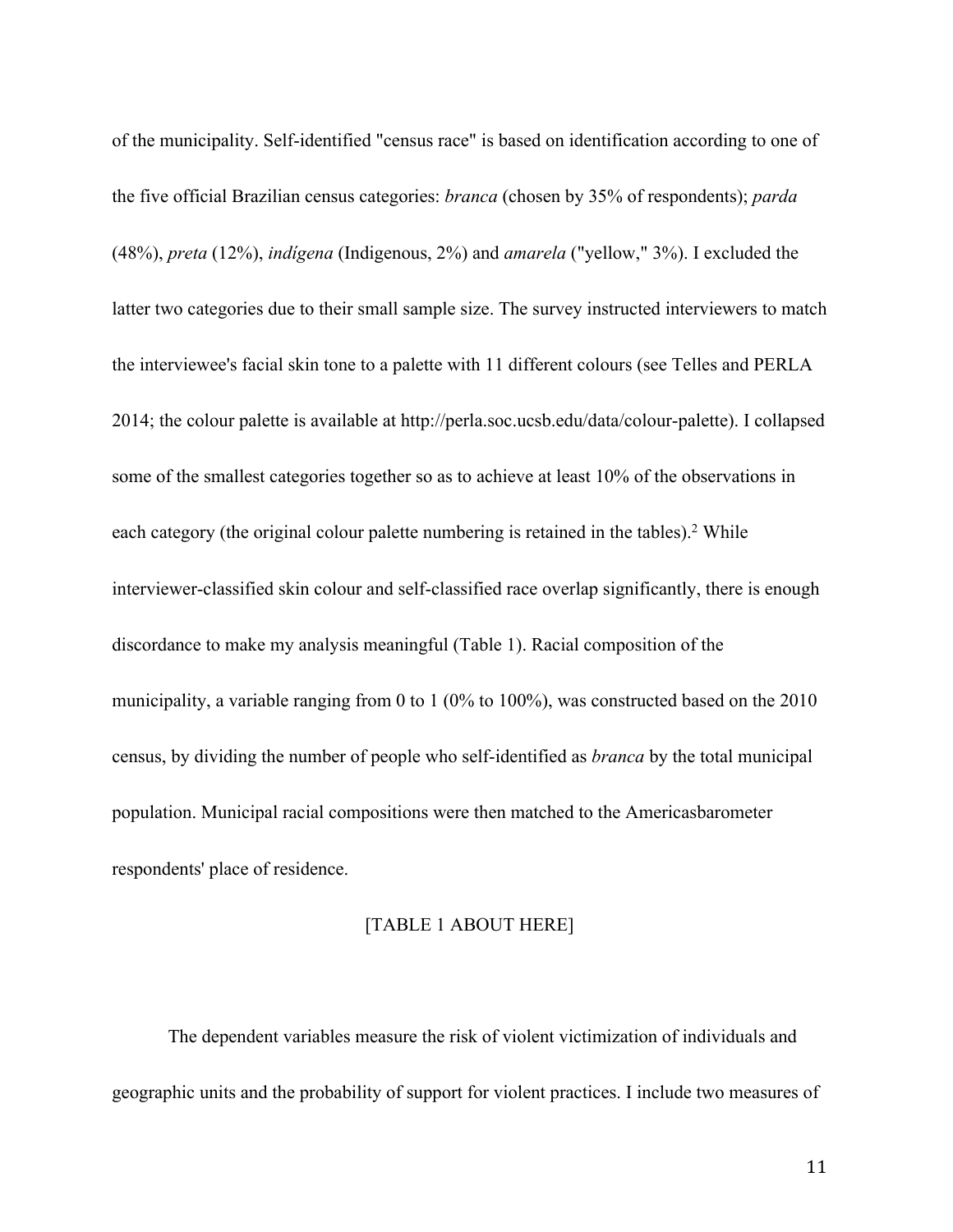victimization. *Murder in the neighbourhood* is coded "1" if the person answered "yes" to the question: "In the last 12 months, were there murders in the neighbourhood or place where you live?," and "0" otherwise. *Violent victimization* is coded "1" if the respondent reported having been, in the last twelve months, a victim of a crime *and*, in a follow-up question, indicated that this crime was: robbery with assault or physical threats; armed robbery; assault but not robbery; rape or sexual assault; or kidnapping.<sup>3</sup> I assigned the value of zero to respondents who either did not report a crime, or reported crimes labelled "non-violent" such as burglary of one's home when no one was there, vandalism, unarmed robbery without assault of physical threat, or "other." In some models, I break down this variable into *local violent victimization*, indicating whether or not a person reported a violent crime that happened *within* the neighbourhood or home; and *extra-local* violent victimization, indicating whether the respondent suffered a violent crime *outside* of their neighbourhood or home. Variables on support for violent practices are based on answers to whether the person would approve of: someone killing their son or daughter's rapist; someone killing a person who frightens their community; the police torturing someone to obtain information about a crime; a man hitting an unfaithful wife (1=approve; 0=disapprove), and whether the person agrees  $(=1)$  or disagrees (=0) that "the best way to combat crime is to hire private security."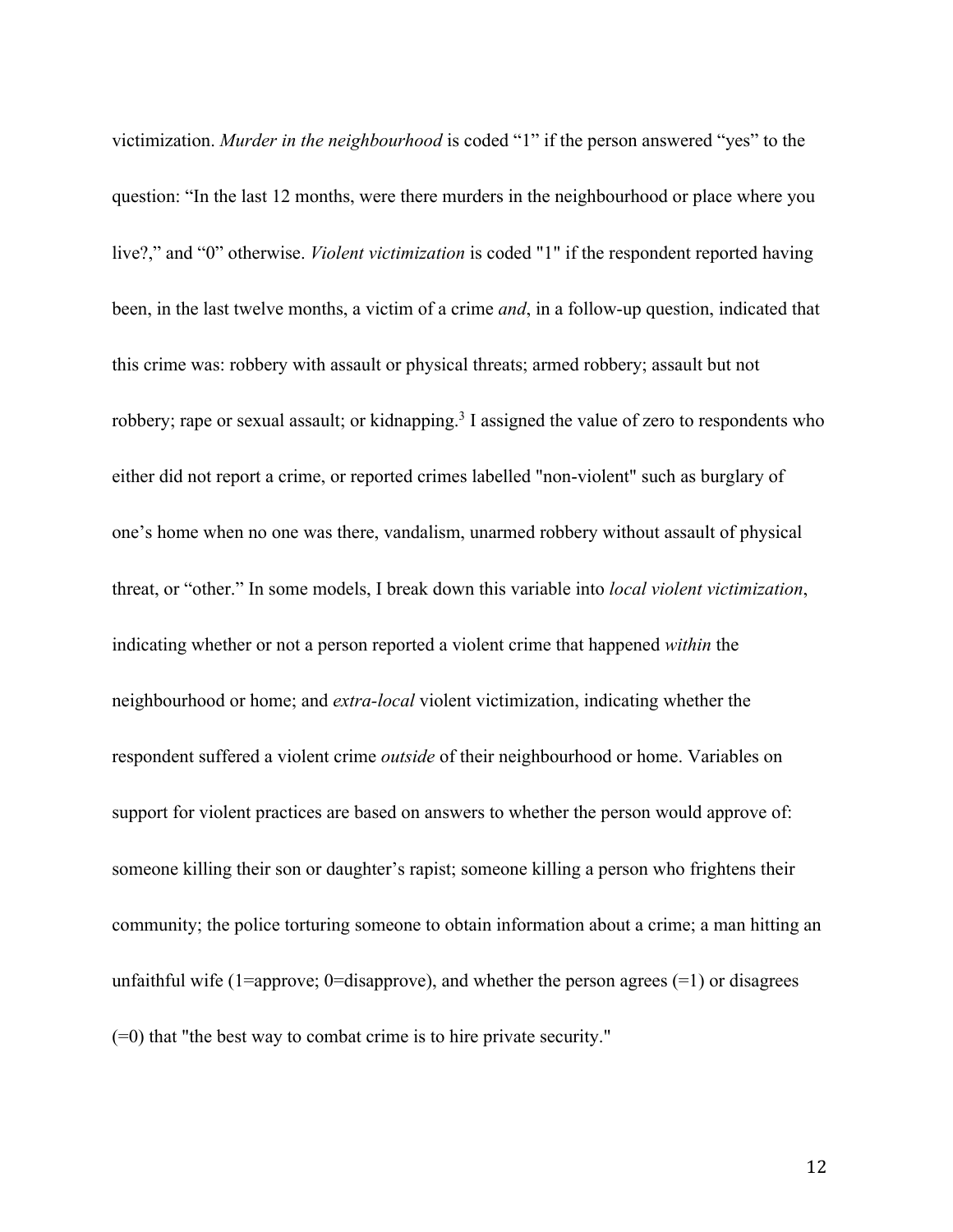The models include other variables such as educational level, family or household income, <sup>4</sup> subjective class identification, region, city-size, age and gender, which serve as controls, as conditioning factors, and as explanatory variables, depending on the model.

#### *Murder in the neighbourhood and violent victimization*

According to descriptive statistics in Table 1, about half of Brazilians reported a murder in their neighbourhood, and 8% reported having been a victim of a violent crime in the previous 12 months. Violence is highest in large cities. People with higher income, higher education and upper middle or upper class identity report less neighbourhood murder than their lower-status counterparts, but the lowest income, educational and class identity groups report less individual victimization. This discrepancy may be because the latter measure captures disproportionately crimes against property, such as armed robbery, or because of class-based differences in reporting. Women report less violent victimization compared to men, perhaps because Brazilian women are disproportionately victimized by family members and relatives and thus may be hesitant to report (Zaluar 2009). Younger people are more likely to be victimized compared to older ones.

Table 1 shows a contradictory correlation between an individual's reported violent victimization, self-identified race and interviewer-identified skin colour. *Pardos* are more

13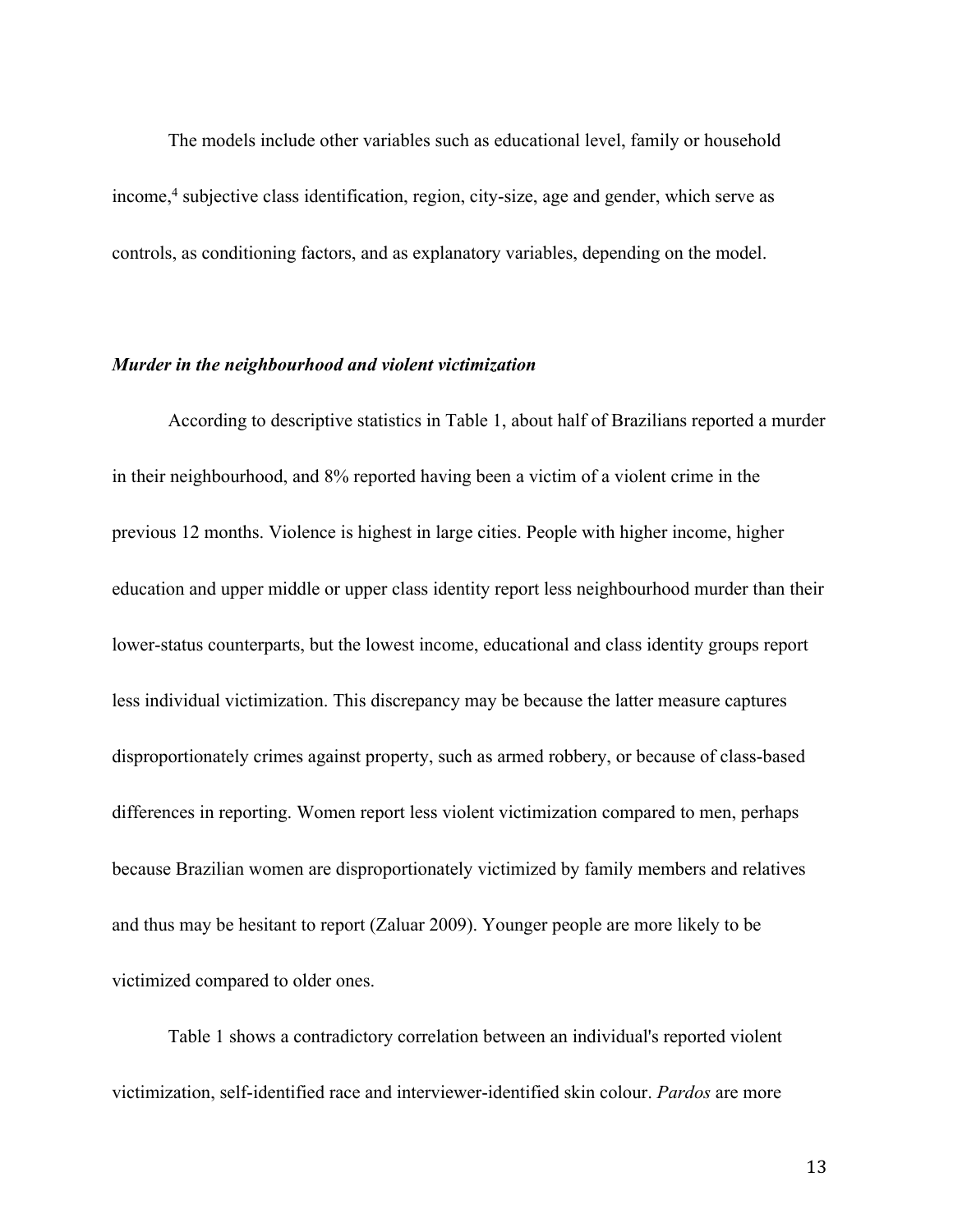victimized than either *brancos* or *pretos*, and the two lightest interviewer-rated skin tone categories report the least violent victimization. More consistent is the relationship between space and victimization. Self-identified *pretos* or *pardos*, and those identified as darker-skinned by the interviewer, are more likely to report murder in their neighbourhood, compared to those who self-identify as *branco* and interviewer-identified light-skin individuals. Further, Brazilians who live in municipalities with 60% or more whites experience both individual violence and neighbourhood-level violence at a lower rate than the average for the overall population. Regions with smaller white populations — the North, Northeast and Centre-West — have more violence compared to the whiter regions of the South and Southeast.

Geographic units with more whites generally have less violence, even after *controlling for* individual racial and colour classification and other individual and geographic characteristics (Table 2). Controlling for region and other variables, the larger the percentage of whites in the respondents' municipality, the less likely respondents are to report murder in their neighbourhood, and people living in municipalities with over 60 per cent whites are less likely to report violent victimization compared to those living in the remaining municipalities. Brazilians in the Northeast report more neighbourhood murder (though not more individual violent victimization) compared to other Brazilian regions.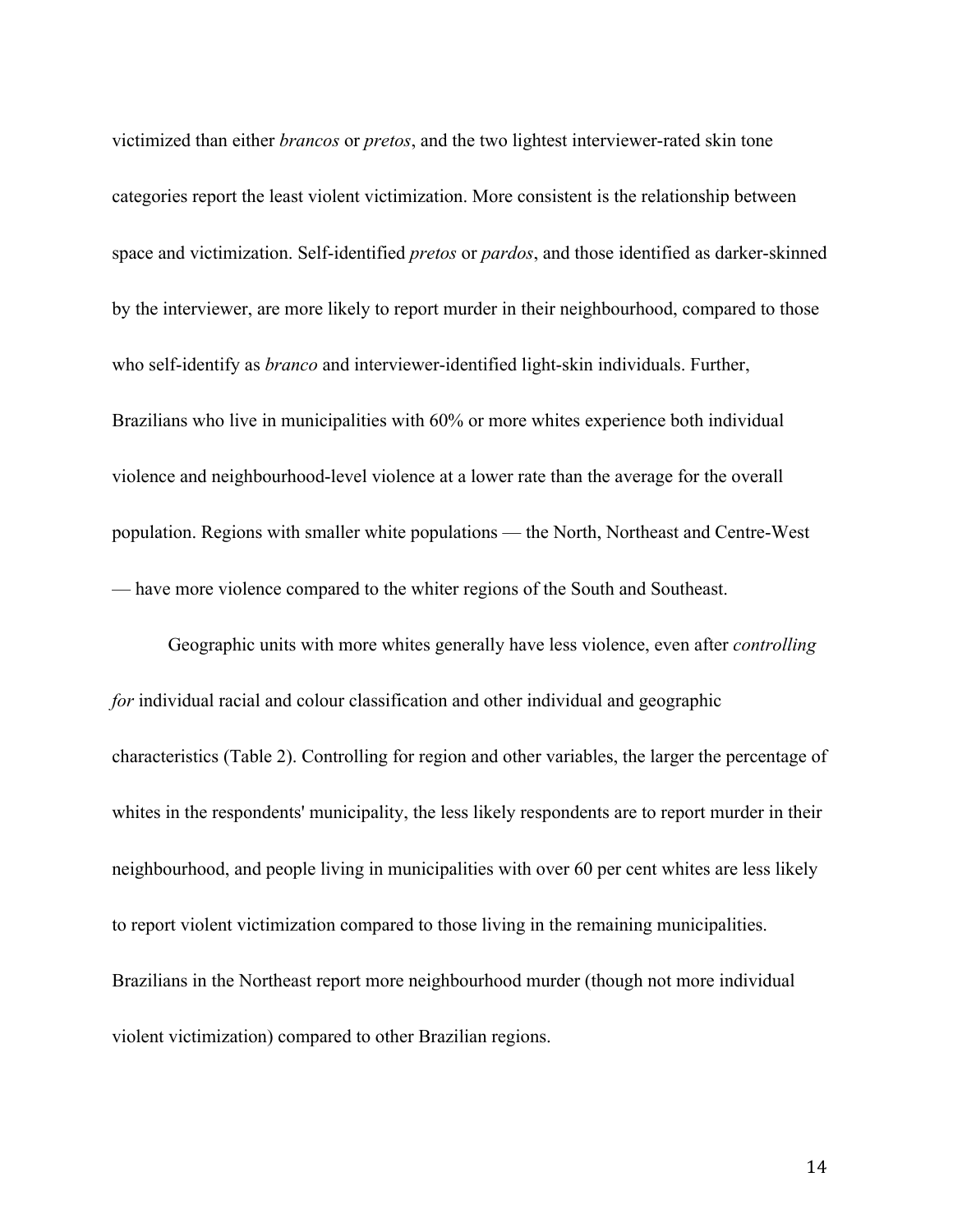Taking spatial context and other variables into account, however, *individual-level* racial colour identification are not straightforwardly correlated with violent victimization or neighbourhood violence (models 1-3). Amongst those with the same interviewer-identified skin colour and with similar characteristics, people who identify as *preta* are *less* victimized under both measures compared to those classified as *pardas* or *brancas*. There is also no consistent relationship between interviewer-rated skin tone and either neighbourhood murder or individual violent victimization.

# [TABLE 2 ABOUT HERE]

Models 4-5 suggest an *interaction* between municipal racial composition and individual-level racial and skin colour classification, in determining individual-level violent victimization. Controlling for other characteristics, the interviewer-identified darkest-skinned Brazilians (8 and above) who live in municipalities with more than 60% whites are more likely to report violent victimization, compared to their lighter-skinned counterparts in these municipalities, and compared to those classified in the same skin colour categories in municipalities with less than 60% whites. Further analysis reveals that, in majority white municipalities, interviewer-identified skin colour is correlated with *extra-local* violence (model 6), but not with *local* violence (model 7). Amongst people who interviewers identify as having the *same skin colour*, and controlling for of other social characteristics and identities, those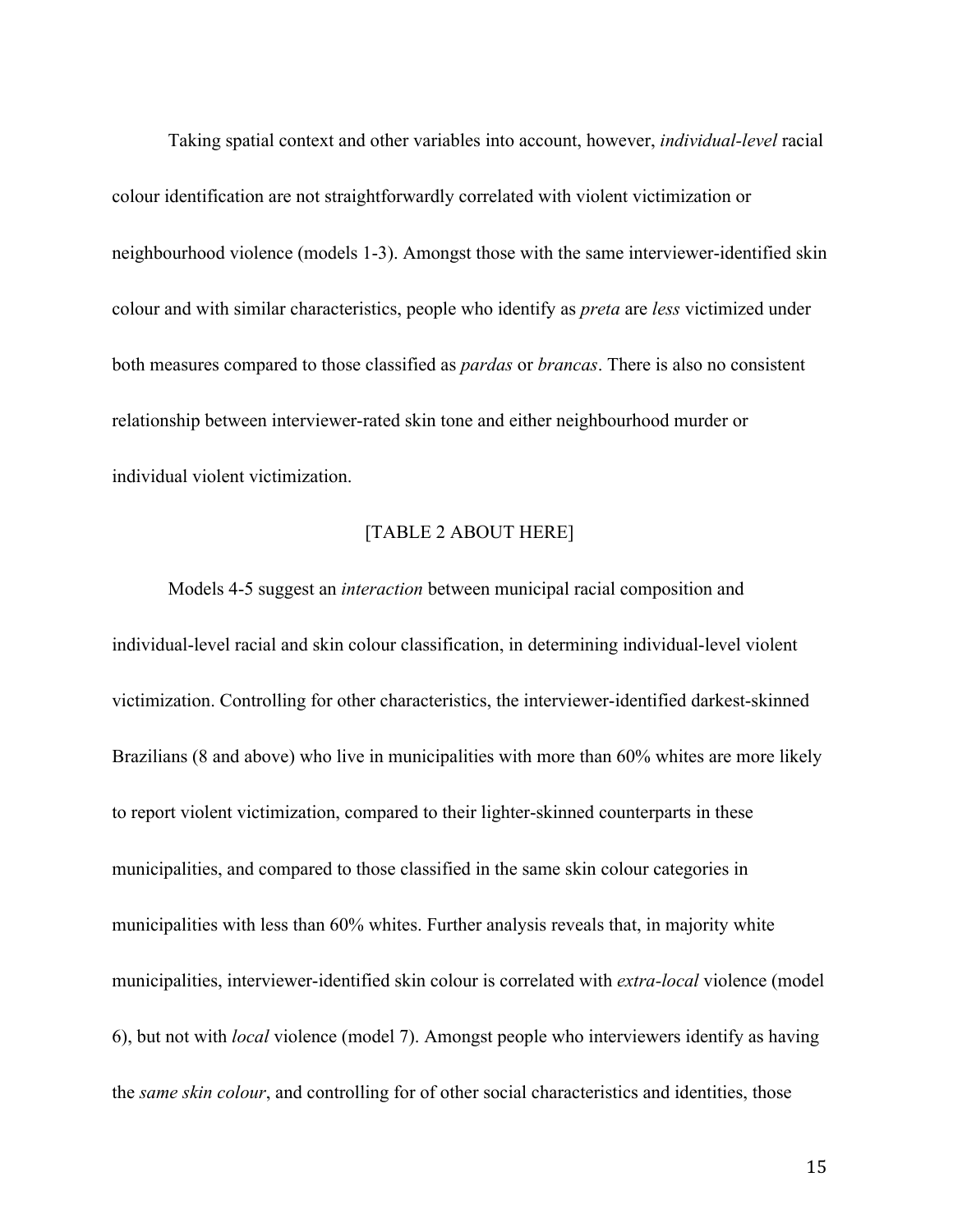who self-identify as *preto* are *less* vulnerable to individual violent victimization and neighbourhood murder than those who identify as *pardo*. The differences between *pretos* and *pardos* emerge in municipalities with over 60% *brancos*, but are not statistically significant for municipalities with lower proportions of *brancos*.

The top row in Figure 1 shows the average predicted probability of violent victimization as a result of simultaneous variation of interviewer-assigned skin colour and racial self-identification, based on models 3 and 5 and a similar regression only for municipalities with less than 40% white inhabitants. The interviewer-identified darkest-skinned Brazilians who live in predominantly white municipalities are more than twice as likely to be victimized as those who identify themselves within the same racial category, but are identified by interviewers as lighter-skinned. But among those with the same interviewer-assigned skin tone, self-identified *pretos* are less likely to be victimized compared to *brancos* or *pardos*.

### [FIGURE 1 ABOUT HERE]

#### *Support for violent social control*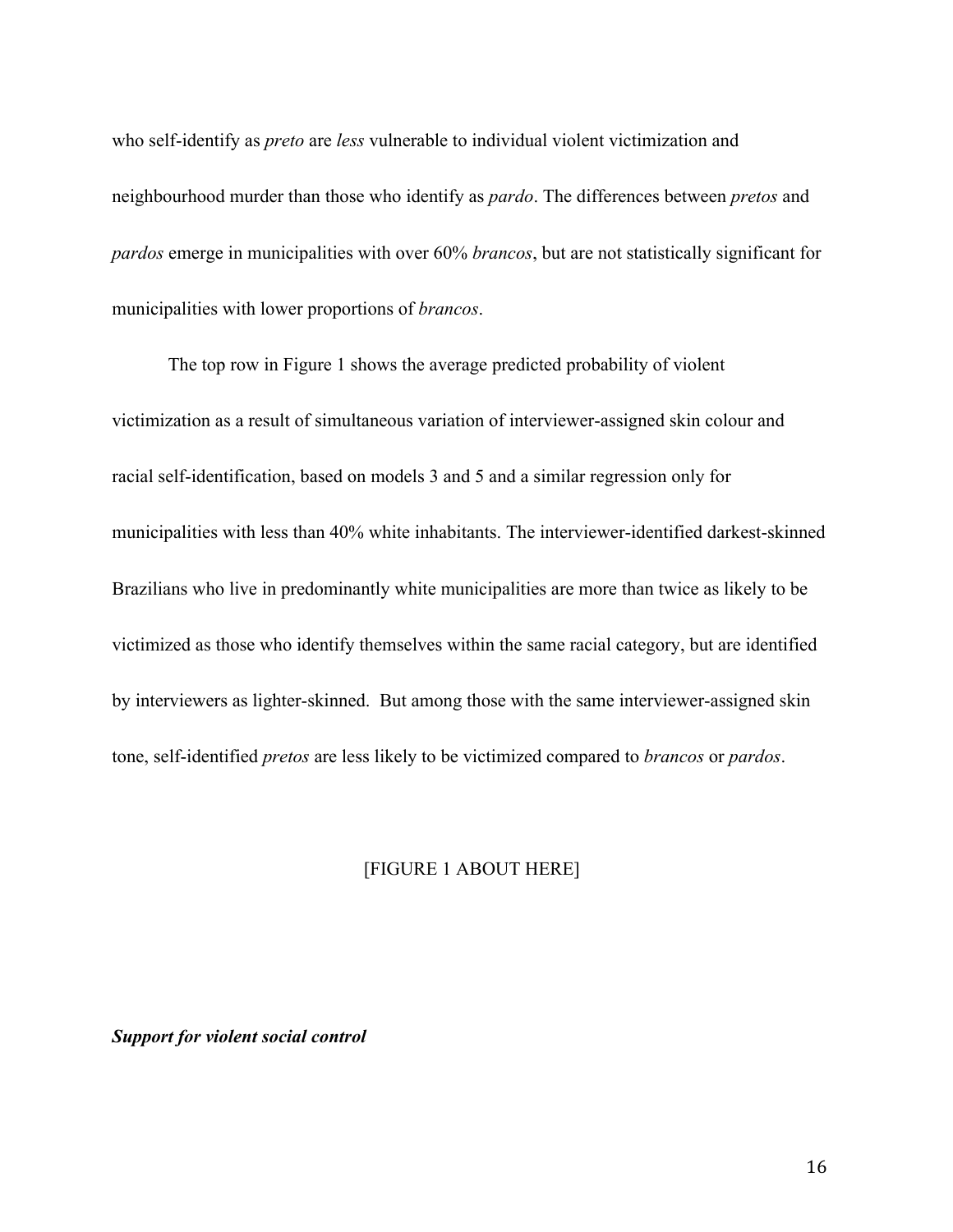None of the violent practices investigated have the approval of the majority of respondents, though about 30% approve of killing a person who has raped their son or daughter and torturing a criminal to get information, and 40% agree that hiring private security is the best way to fight crime. 14% approved of the police killing someone who frightened the community and 4.5 approved of husbands hitting their unfaithful wives. Generally, more developed places (larger cities, the Southeast region), higher class people (higher income, higher education, identifying with higher social class), and women are equally or more likely than their counterparts to agree that hiring private security is a solution to crime, but less likely to approve of interpersonal or police violence (see Table 1 for details). Regression analyses (Table 3) reveal that, controlling for other variables, Brazilians of the southernmost region are generally more in favour of vigilante justice measures (killing a daughter's/son's rapist, hitting a betraying wife, killing someone who frightens the community) while those in the Southeast are the least in favour of police torture and most in favour of hiring private security. With the exception of approving killing a person who frightens the community, people in the Northeast are no more likely than those in other regions to support vigilante or private forms of violence, net of other variables.

Descriptive statistics show a contradictory relationship between the three measures of "race" and support for violent social control. Self-identified *brancos* are most likely to support

17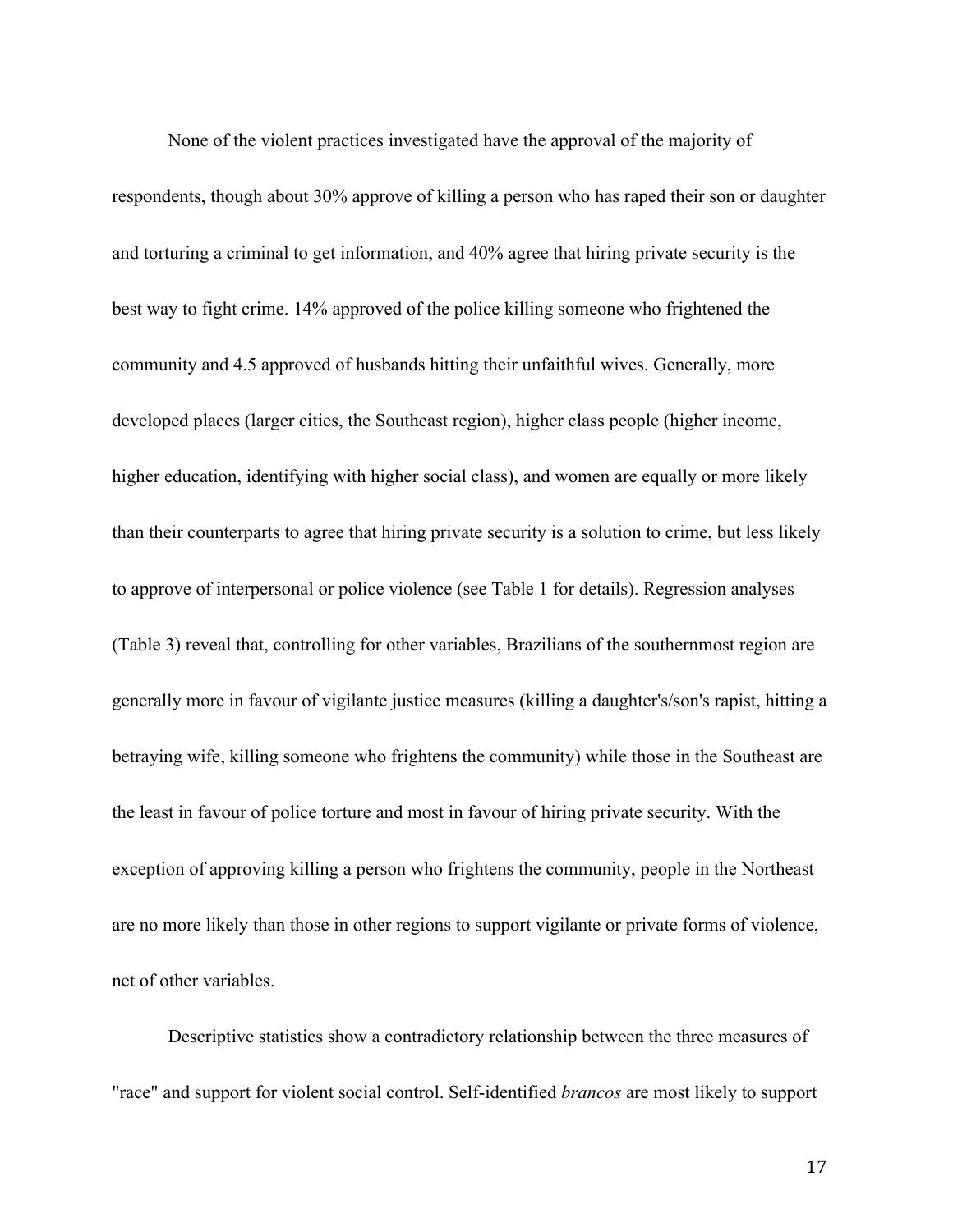the use of private security, but *pretos* are most likely to support killing a person who frightens their community, and *pardos* are most likely to support a man hitting an unfaithful wife. *Pretos* and *pardos* show equal support for police torture, and more so than *brancos*. Support for these measures does not vary consistently along the interviewer-rated skin colour scale. Finally, people living in municipalities with over 60% whites have similar rates of support for these measures as the overall population, though with slightly lower support for police torture and slightly higher support for using private security.

Initial regression analyses (Tables 3 and 4) suggest that interviewer-assigned skin tone has *no* statistically significant correlation with any of the attitude measures (Table 3, models 1, 2, 4, 6 and 7) once racial self-identification and other variables are controlled for, but that, controlling for skin colour and other characteristics, *pretos* and *pardos* are more likely to approve measures that regulate sexual relations in the community. However, in municipalities with over 60% whites, having the darkest interviewer-rated skin tone in municipalities makes one *less* likely to approve of a husband hitting his unfaithful wife and approving of killing a person who frightens their community (models 3 and 5). This is exactly the population that is most individually victimized (see Table 2). While not statistically significant (therefore the interaction models were not included in Table 3, but see Figure 1), the direction and magnitude of the effects suggest that the (interviewer-identified) darkest-skinned individuals in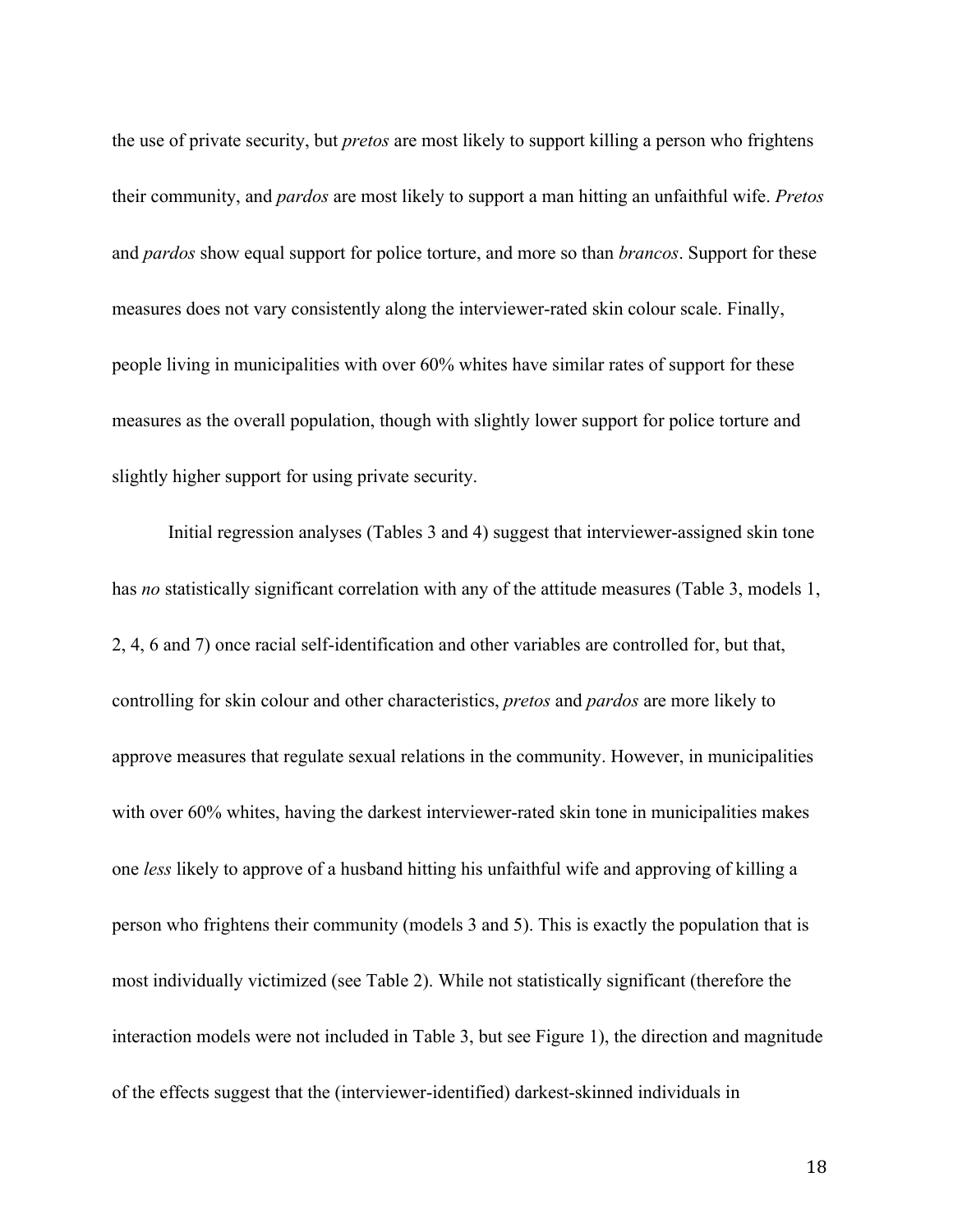municipalities with over 60% whites are also least likely to support other violent measures such as police torture, or killing a son or daughter's rapist.

#### [TABLE 3 ABOUT HERE]

Results above suggest diverging patterns for attitudes that relate to the regulation of *sexual* relationships, on the one hand, and attitudes that relate to the general policing of the community, on the other. Not surprisingly, subsequent analyses reveal that such attitudes are *gendered* (Table 4, and Figure 1). In majority white municipalities (>60%), women who identify as *preta* are significantly more likely than those who identify as *parda* or *branca* to support killing someone who frightens their community, or to support police torture, but this relationship does not exist for men. However, only *preta* women who are identified by interviewers as medium or light-skinned —i.e., a *minority* of self-identified *preta* women support these measures. Overall, self-identified *preto* and *pardo men* are more likely than their *branco* counterparts to approve violent measures that involve regulating sexual relationships (killing a son's/daughter's rapist and hitting a betraying wife). Interviewer-assigned skin tone does not have a statistically significant relationship with these dependent variables in the models broken down by gender, although the direction of effects indicates a higher-thanaverage rejection of these measures amongst the darkest-skinned.

### [TABLE 4 ABOUT HERE]

19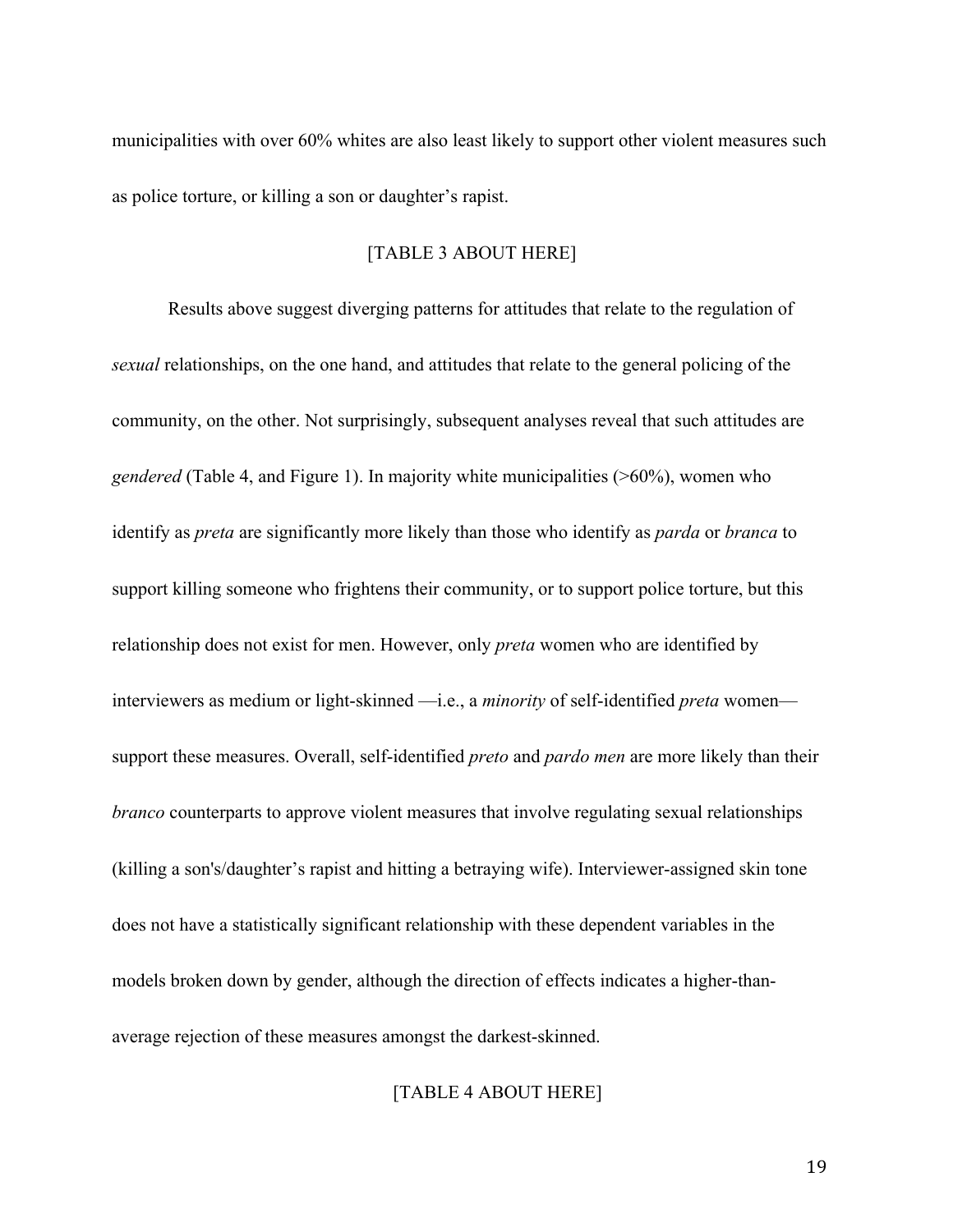## **Discussion and conclusion**

This paper analysed the relationship between "race" and violence in Brazil without assuming separate and cohesive racial groups. First, results suggest that researchers should look for violence-producing racialization beyond the individual, by showing that Brazilians who live in municipalities with more self-identified white people are less likely to report violent victimization, *above and beyond* their individual self-classification or intervieweridentified skin colour. Future research might look for racialization in the form of racial stereotyping of larger geographic locations, such as regions, and investigate the extent to which racialization interacts with regional disparities in violence rates.

Second, the results provide insight into *whose* classification matters for violent outcomes, and *in what context*. Respondents who are classified *by interviewers* as darkskinned, *and* who lived in majority-white municipalities, have much higher rates of victimization than those who are classified as lighter-skinned in the same municipalities. This interviewer-identified colour disparity in victimization occurs predominantly *outside of* these individuals' neighbourhoods. This speaks to themes of *hypervisibility* (or "hard spaces") that both U.S. and Brazilian urban ethnographers have identified (e.g., Sansone 2003; Anderson 2015), where individuals coded as "black" or dark-skinned are seen as threatening and thus in need of disproportionate policing in predominantly white environments. Here, it is not

20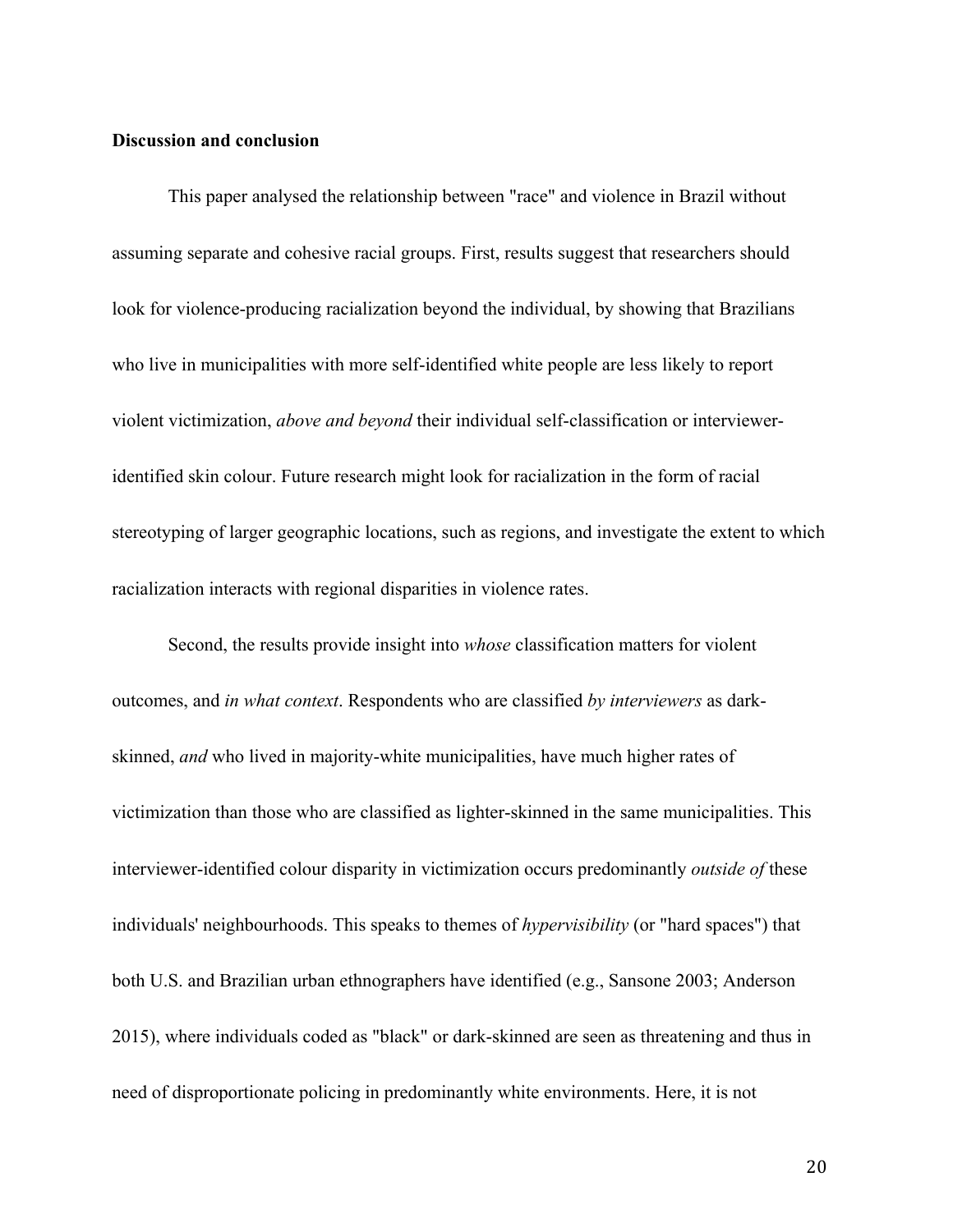surprising that *interviewers'* classification better predicts victimization outside the neighbourhood of residence, as the interviewer, like the potential victimizer, is usually an *outsider* to the interviewee's neighbourhood.

Interviewer skin colour classification and interviewee racial self-classification overlap significantly, but once we control for this overlap, self-identified *pretos* are less victimized as compared to *pardos* with the same interviewer-identified skin tone: a person with darker skin tone would identify as *preta* if they lived in a wealthier/whiter community. This is because, *controlling for* interviewer skin colour classification, the remaining variation in interviewee's self-classification probably reflects aspects of interviewee's racial identity that may not be shared with community outsiders. These racial identities may reflect factors beyond skin colour, such as politicization of blackness, ancestry, as well as racial, colour and other status hierarchies established *within particular communities*. Monk 2015, for instance, found that skin colour hierarchies drawn *amongst* members of the black community in the United States matter more for certain health outcomes than how community outsiders perceive them. While not defined *along* racial lines as in the United States, Brazilian community belonging that affects racial classification may be delineated along neighbourhood, class or family and friendship networks. Previous research suggests that criteria for racial classification in Brazil are more polarized in whiter social environments, such as higher social classes or in particular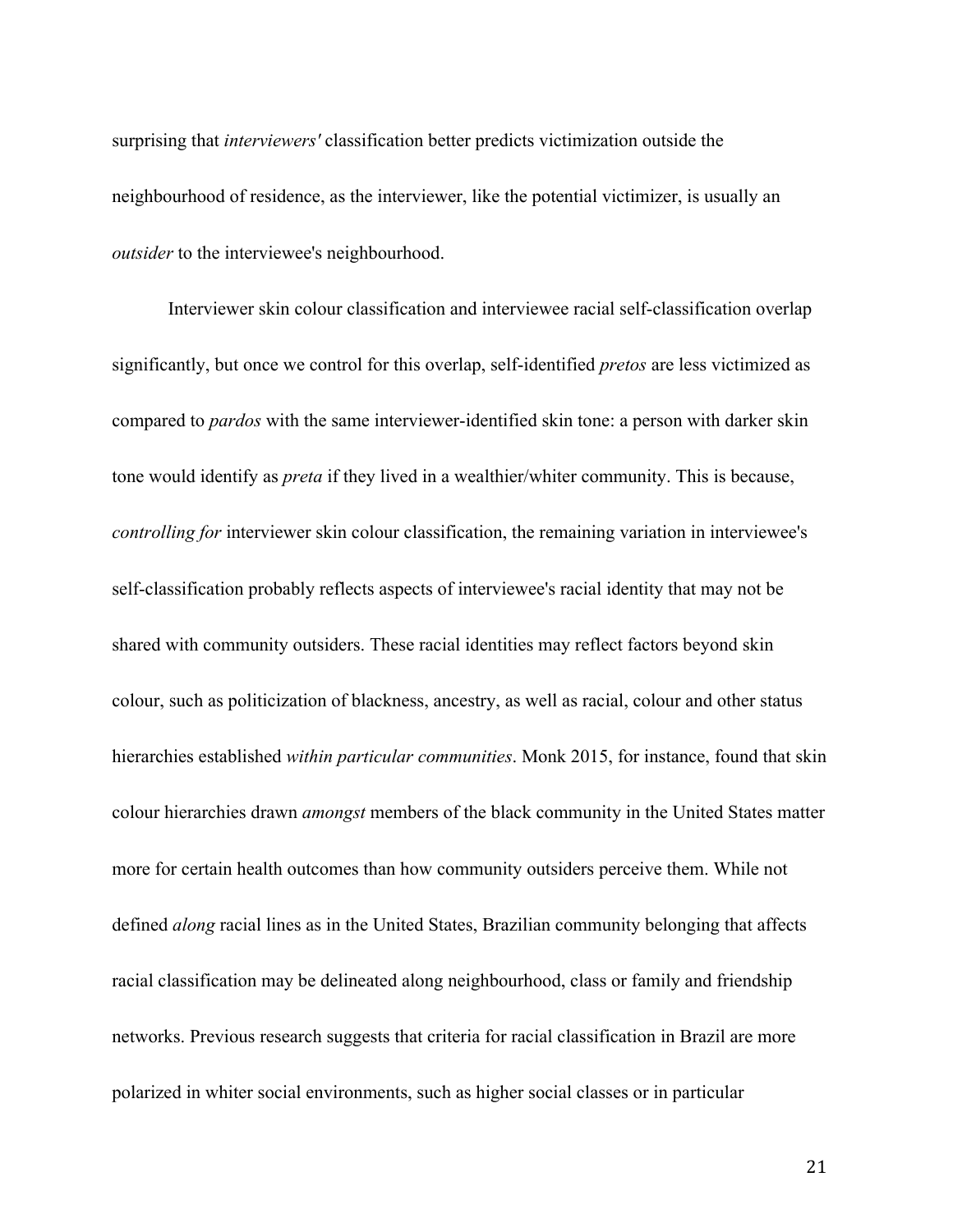geographic areas (Telles 2004; Telles and Paschel 2014; Lamont et al. 2016).. Controlling for other factors, then, identifying as *parda* may be a proxy for living in a more disadvantaged community, which may explain why they are more victimized than those who identify as *preto* but who are similarly classified in terms of skin tone by the interviewer.

Third, analyses of public support for violent practices caution scholars to move beyond "group conflict" frameworks. Instead, we should investigate the processes of reflexivity, identity and community belonging that mediate the relationship between these attitudes and racialization. People are simultaneously located in class, gender, spatial, racial and colour hierarchies. We should investigate which identities and classification practices are salient for explaining particular attitudes, and which ones work in the background to provide context for the operation of the other identities and categories. The paper finds that upper/upper middleclass identity is associated with support for using private security. While mobilized around class identities, this private security may stereotype and violently target people identified along skin colour lines. Similarly, men who identify as lower-class or as *pardo* — two identities that may be proxies for living in poorer communities — may support the sexual regulation of their communities through vigilantism to compensate for limited access to the police or court system for such purposes. On the other hand, a woman with light or medium skin colour may selfidentify as *preta* as a reflection of her racialized status *within* whiter and wealthier families,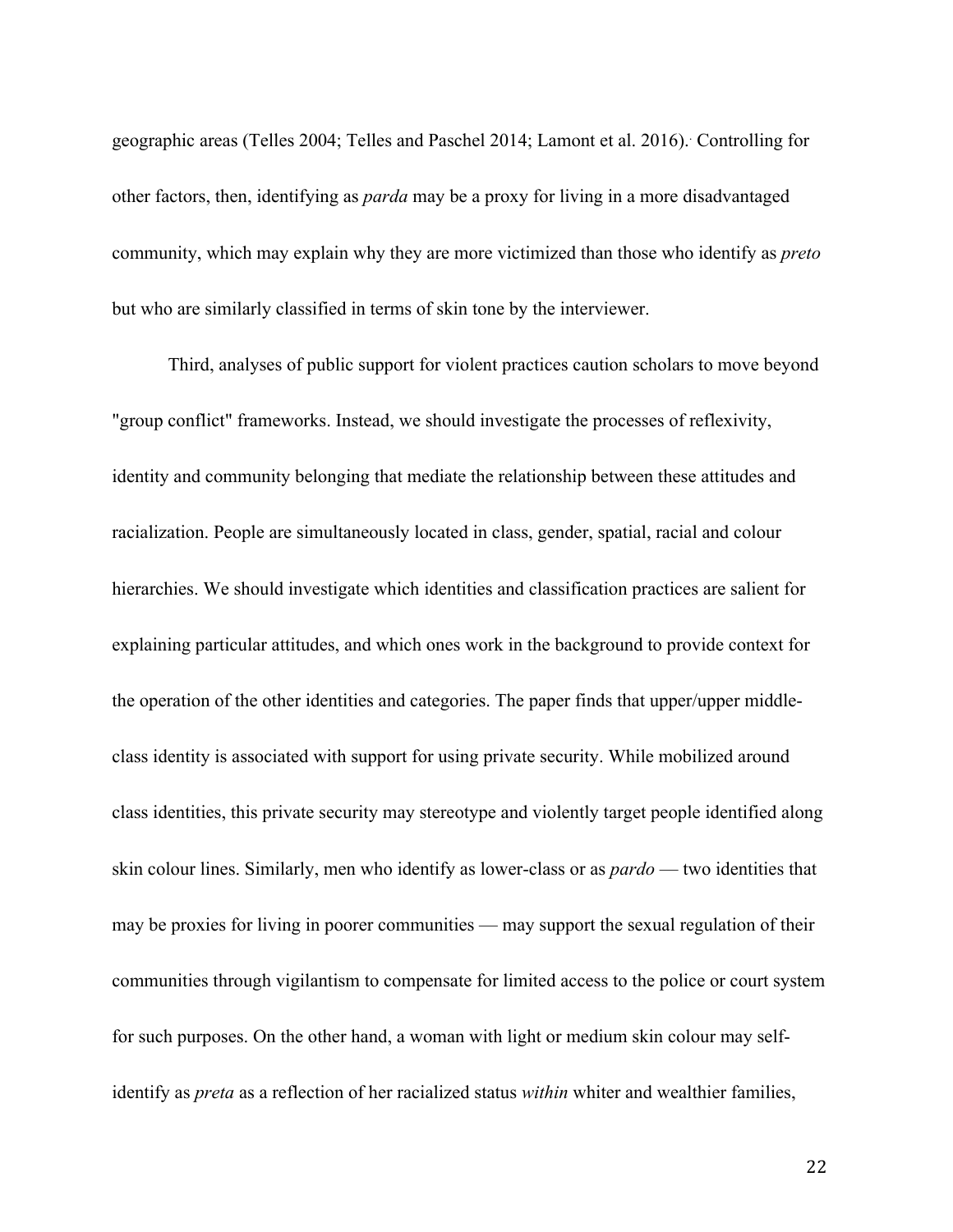neighbourhoods and kinship structures. My data suggests that these lighter-skinned *preta*identified women in whiter environments are more likely than their *branca* or *parda*  counterparts to support police torture or killing someone that frightens the community, perhaps responding to a greater vulnerability from *within* their (majority white) community.

Interviewer-identified darkest-skinned Brazilians who live in predominantly white municipalities, who are also the most vulnerable to violence, are generally less likely than their lighter-skinned counterparts to support violent measures of social control. These results should caution researchers of race in Brazil from equating self-identification as *pardo* to lack of awareness of racism (colour consciousness). Instead, it seems clear that people may be *reflexive* about how outsiders may violently stigmatize them due to their skin colour, without necessarily identifying as *preto* in a survey question.

## **Endnotes**

<sup>1</sup> The story in this paper is mostly about urban violence: 80 per cent of the Brazilian population, and 93 per cent of my survey respondents, live in urban areas.

<sup>2</sup> I experimented with both higher and lower levels of aggregation, but collapsing categories 7 and 8 together causes a loss of variation in the results, while maintaining categories above 8 left too few cases to allow for statistical analysis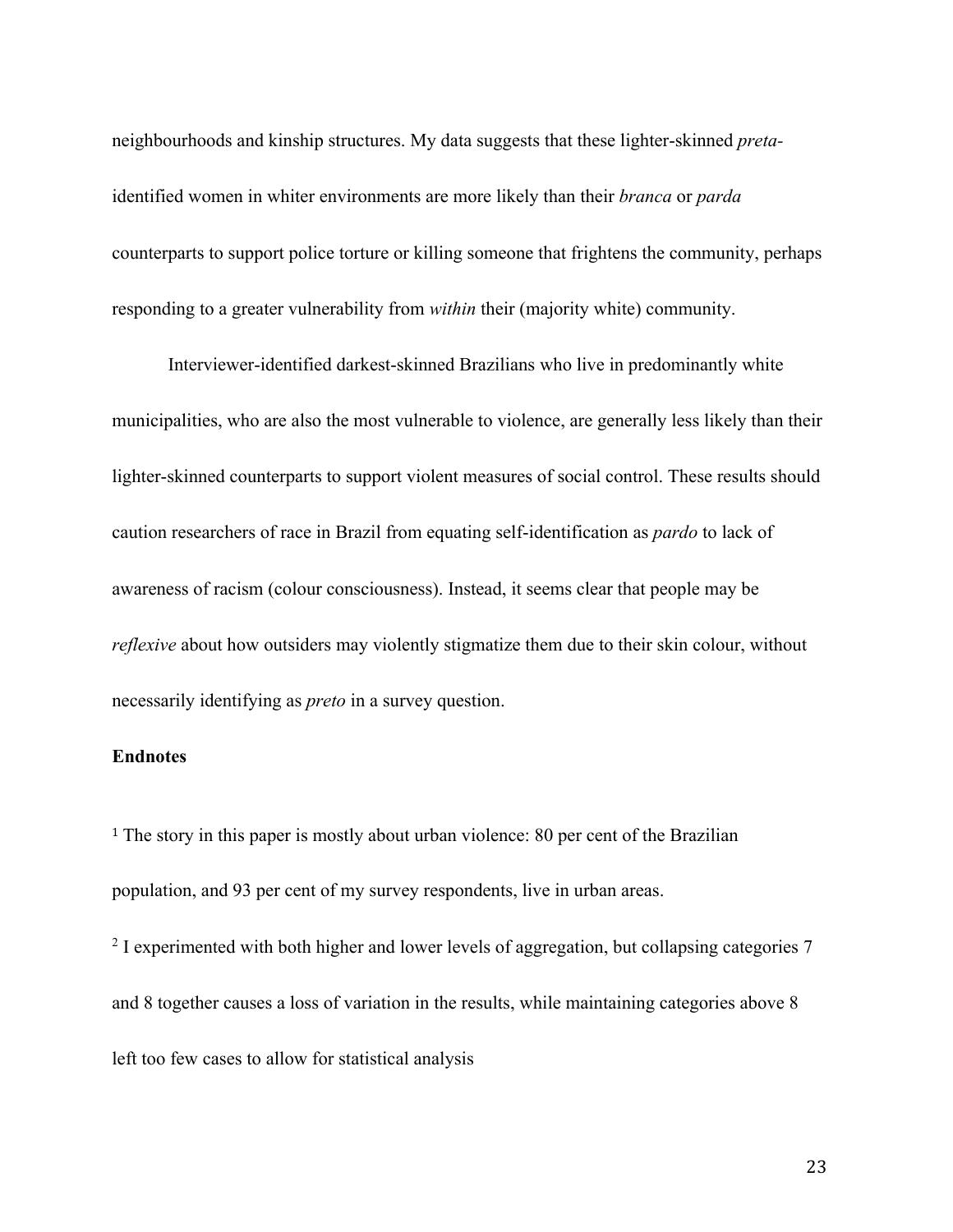<sup>3</sup> The AmericasBarometer only has self-reported measures of violent victimization, which likely leads to subjective evaluation and under-reporting. The murder in the neighbourhood reported correlates well with the actual murder rate in the respondents' municipality (.37). The measure of violent victimization, because of how it is framed (as being victim of a crime) is likely to under-estimate kinds of violence that is normalized in society, such as domestic violence and police violence. On the other hand, self-rated victimization often captures violence not found in police reports, which tend to be biased by the police's individual or corporate interests. While a triangulation between different measures of victimization would be ideal, to date, as far as I know, no dataset exists that would allow me to triangulate *both*  different of race — as I do in this paper — and of violence, at the individual level. <sup>4</sup> The survey collected data on household income in 2012 and 2014 and on family income in 2010. Income data was originally available as a set of aggregate nominal income categories that are not consistent across years, which I converted into quantiles in relation to the income distribution among survey respondents for that year, choosing the approximate quantile cutoffs that could be compared across years.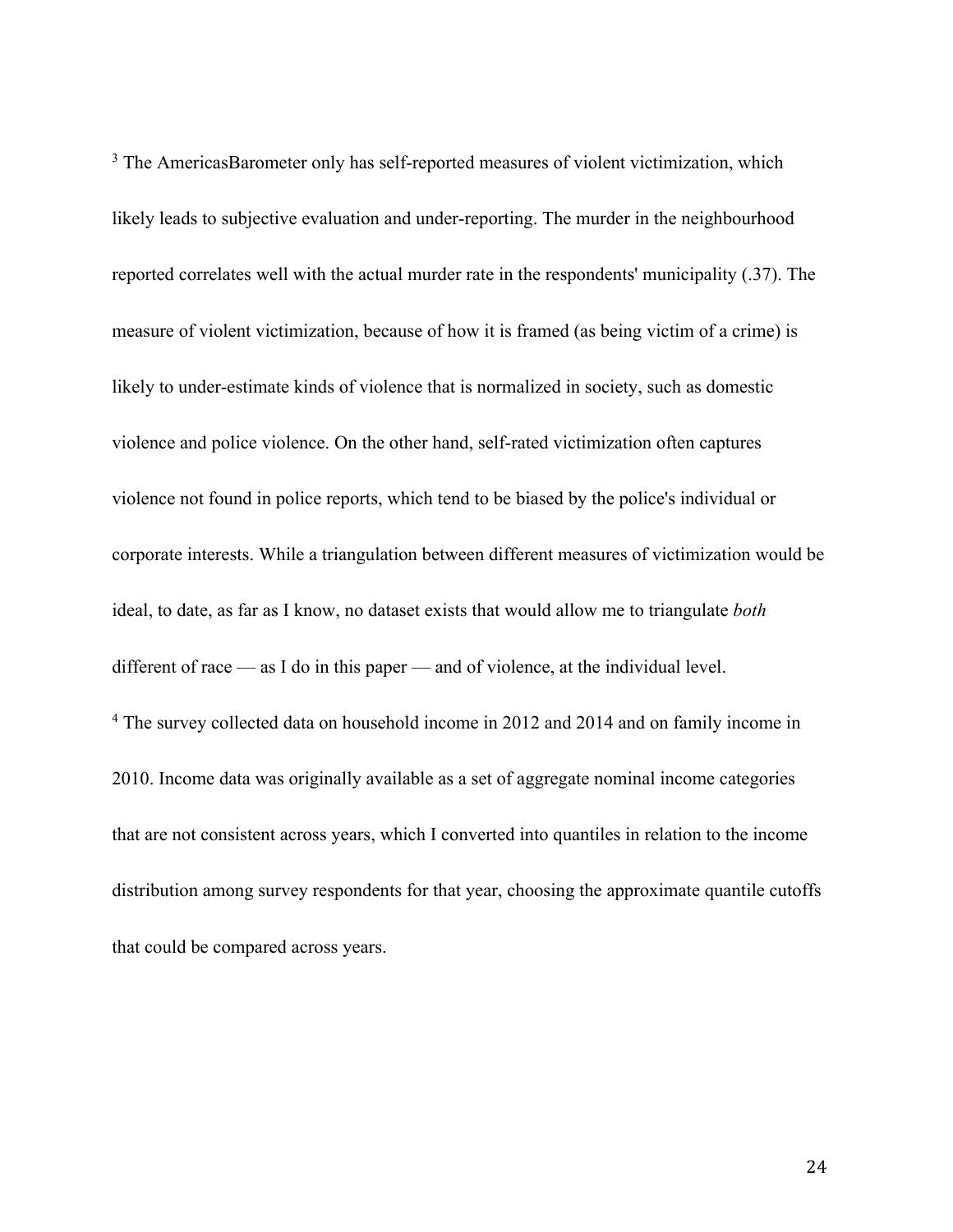#### **Acknowledgements:**

I thank Flavia Andrade, Fernando Calderón Figueroa, Philip Goodman, Sherri Klassen, Aliza Luft, Graziella Moraes Silva, Patricia Louie, Mara Loveman, Neda Maghbouleh, Ellis Monk, Jeronimo Muniz, Akwasi Owusu Bempah, Rania Salem, Felipe Schwartzman, Dan Silver, Gail Super and Geoff Wodtke, attendants of various workshops, conferences and talks where I presented this paper, as well as the anonymous reviewers, for their helpful feedback at various stages of this paper's writing. I thank Edward Telles and Elizabeth Zechmeister for helping me access and understand this paper's dataset.

#### **References:**

Adorno, Sérgio and Fernando Salla. 2007. "Criminalidade organizada nas prisões e ataques do PCC." *Estudos Avançados* 21(61): 7-29. doi: http://dx.doi.org/10.1590/S0103- 40142007000300002.

Alves, Jaime Amparo. 2016. "'Blood in Reasoning:' State Violence, Contested Territories and Black Criminal Agency in Brazil." *Journal of Latin American Studies* 48(1): 61-87. doi: https://doi.org/10.1017/S0022216X15000838

Anderson, Elijah. 2015. "The White Space." *Sociology of Race and Ethnicity* 1(1): 10-21. doi:

https://doi.org/10.1177/2332649214561306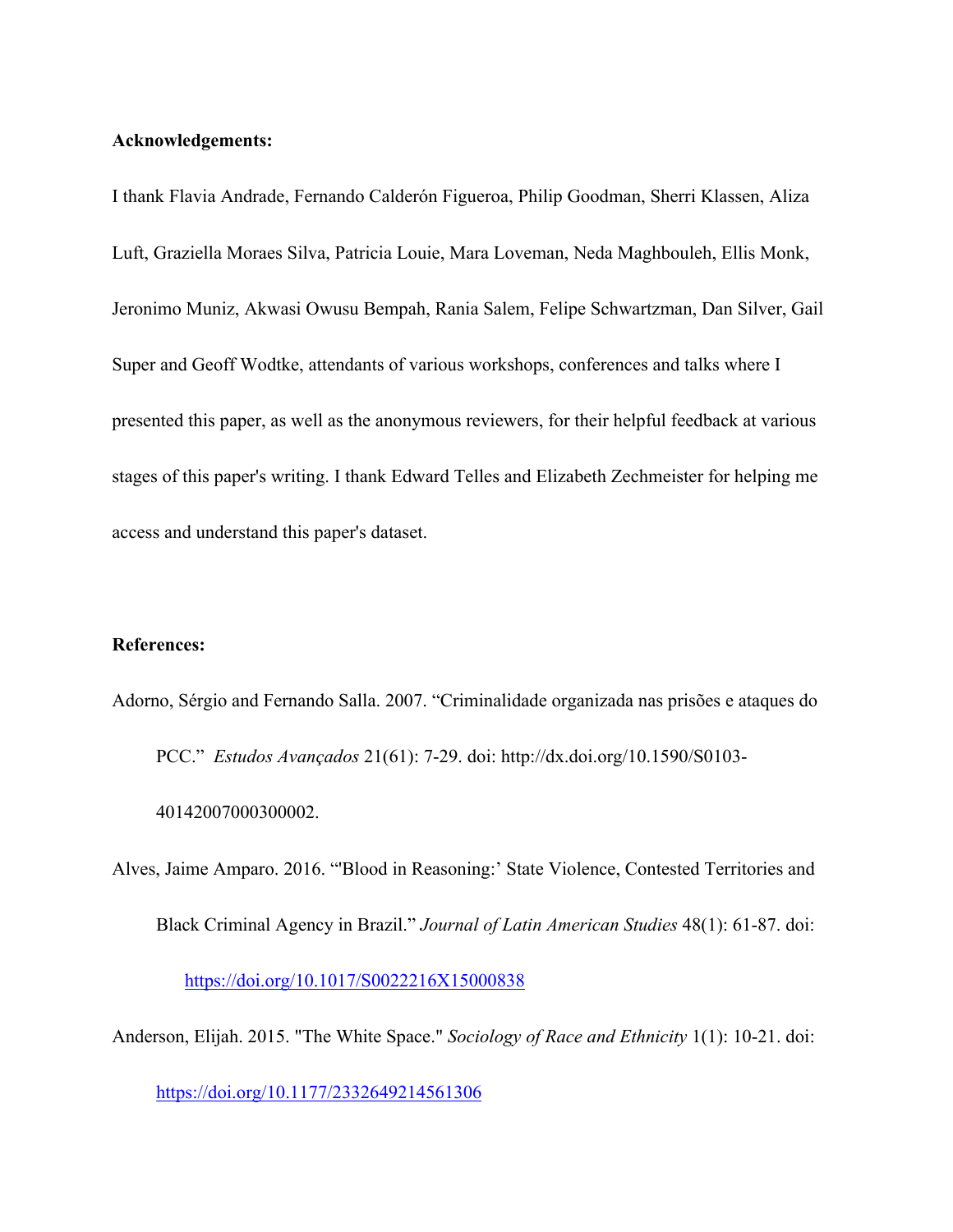Bailey, Stanley. 2009. *Legacies of Race: Identities, Attitudes, and Politics in Brazil.* Stanford, CA: Stanford University Press, 2009.

- Barbosa, Carlos Henrique Moura. 2014. "Policiando o sertão: policiais militares, poderes locais e ordem pública no Ceará da primeira república (1889-1930)." PhD diss., Universidade Federal de Santa Catarina.
- Blake, Stanley E. 2011. *The Vigorous Core of Our Nationality*. *Race and Regional Identity in Northeastern Brazil.* Pittsburg, PA: University of Pittsburgh Press.

Blalock, Hubert M. 1967. *Toward a Theory of Minority-group Relations.* New York: Wiley.

Brubaker, Rogers. 2002. "Ethnicity without Groups." *European Journal of Sociology* 43(2):

163-189. doi: https://doi.org/10.1017/S0003975602001066

Brubaker, Rogers and David D. Laitin. 1998. "Ethnic and Nationalist Violence." *Annual* 

*Review of Sociology* 24(1): 423-452. doi: https://doi.org/10.1146/annurev.soc.24.1.423

Caldeira, Teresa. 2000. *City of Walls: Crime, Segregation, and Citizenship in São Paulo*.

Berkeley, CA. University of California Press.

- Caldeira, Teresa and James Holston. 1999. "Democracy and Violence in Brazil." *Comparative Studies in Society and History* 41(04): 691-729.
- Cano, Ignacio. 2010. "Racial Bias in Police use of Lethal Force in Brazil." *Police Practice and Research* 11:1: 31-43. doi: https://doi.org/10.1080/15614260802586350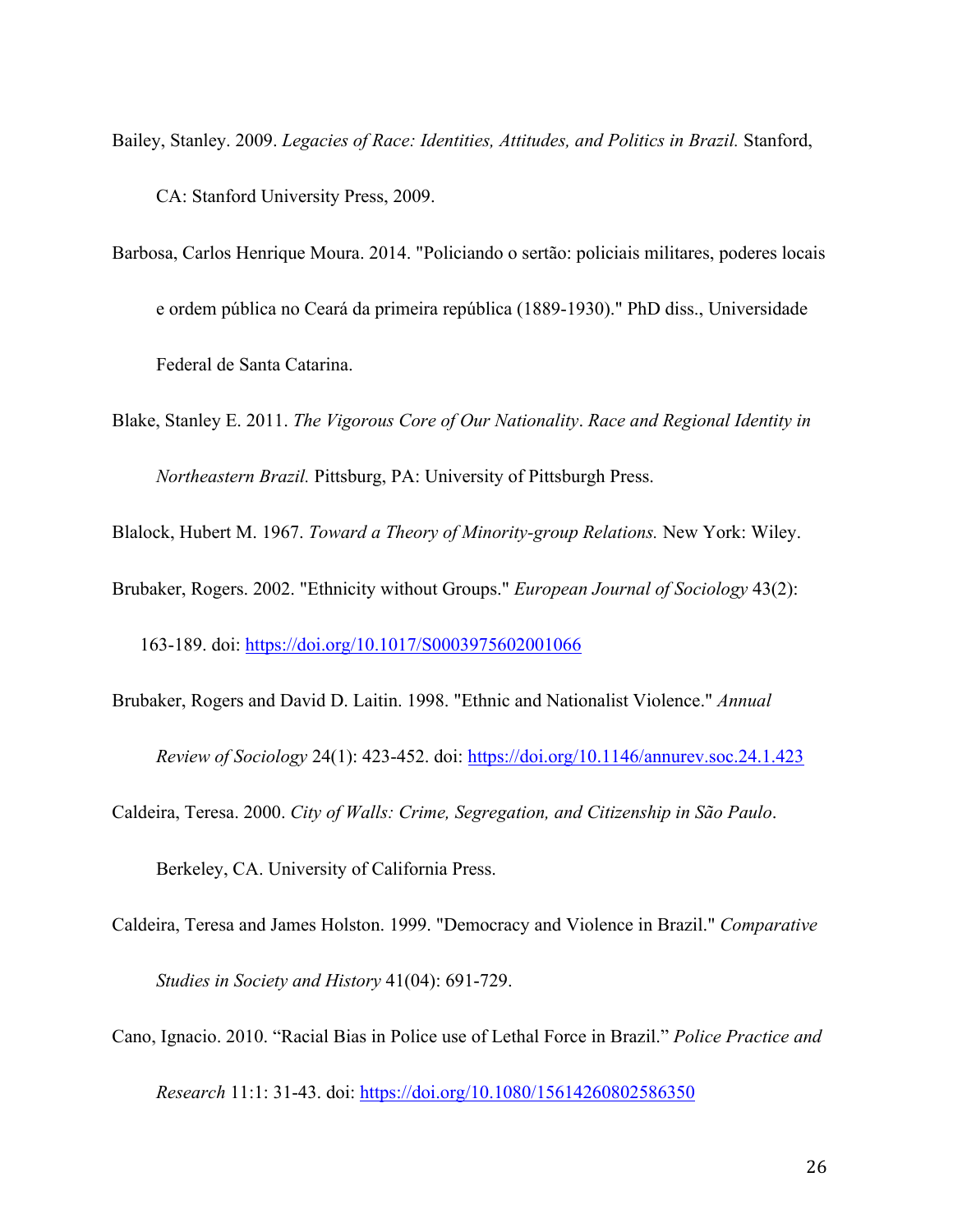Cunha, Manuela Carneiro da, Ruben Caixeta, Jeremy M. Campbell, Carlos Fausto, José Antonio Kelly, Claudio Lomnitz, Carlos D. Londoño Sulkin, Caio Pompeia, and Aparecida Vilaça. 2017. "Indigenous Peoples Boxed in by Brazil's Political Crisis." *HAU: Journal of Ethnographic Theory 7*(2): 403-426. doi:

https://doi.org/10.14318/hau7.2.033

Crenshaw, Kimberle. 1991. "Mapping the Margins: Intersectionality, Identity Politics, and Violence against Women of Colour." *Stanford Law Review* 43 (6): 1241-1299.

Dixon, Angela R., and Edward E. Telles. 2017. "Skin Colour and Colourism: Global Research, Concepts, and Measurement." *Annual Review of Sociology* 43(33): 1–33. doi:

https://doi.org/10.1146/annurev-soc-060116-053315

Fearon, James D., and David D. Laitin. 2000. "Violence and the Social Construction of Ethnic Identity." *International Organization* 54(4): 845-877. doi:

https://doi.org/10.1162/002081800551398

- Fischer, Brodwyn M.. 2008. *A Poverty of Rights: Citizenship and Inequality in Twentiethcentury Rio de Janeiro*. Stanford, CA: Stanford University Press.
- French, Jan Hoffman. 2013. "Rethinking Police Violence in Brazil: Unmasking the Public Secret of Race." *Latin American Politics and Society 55*(4): 161-181. doi:

https://doi.org/10.1111/j.1548-2456.2013.00212.x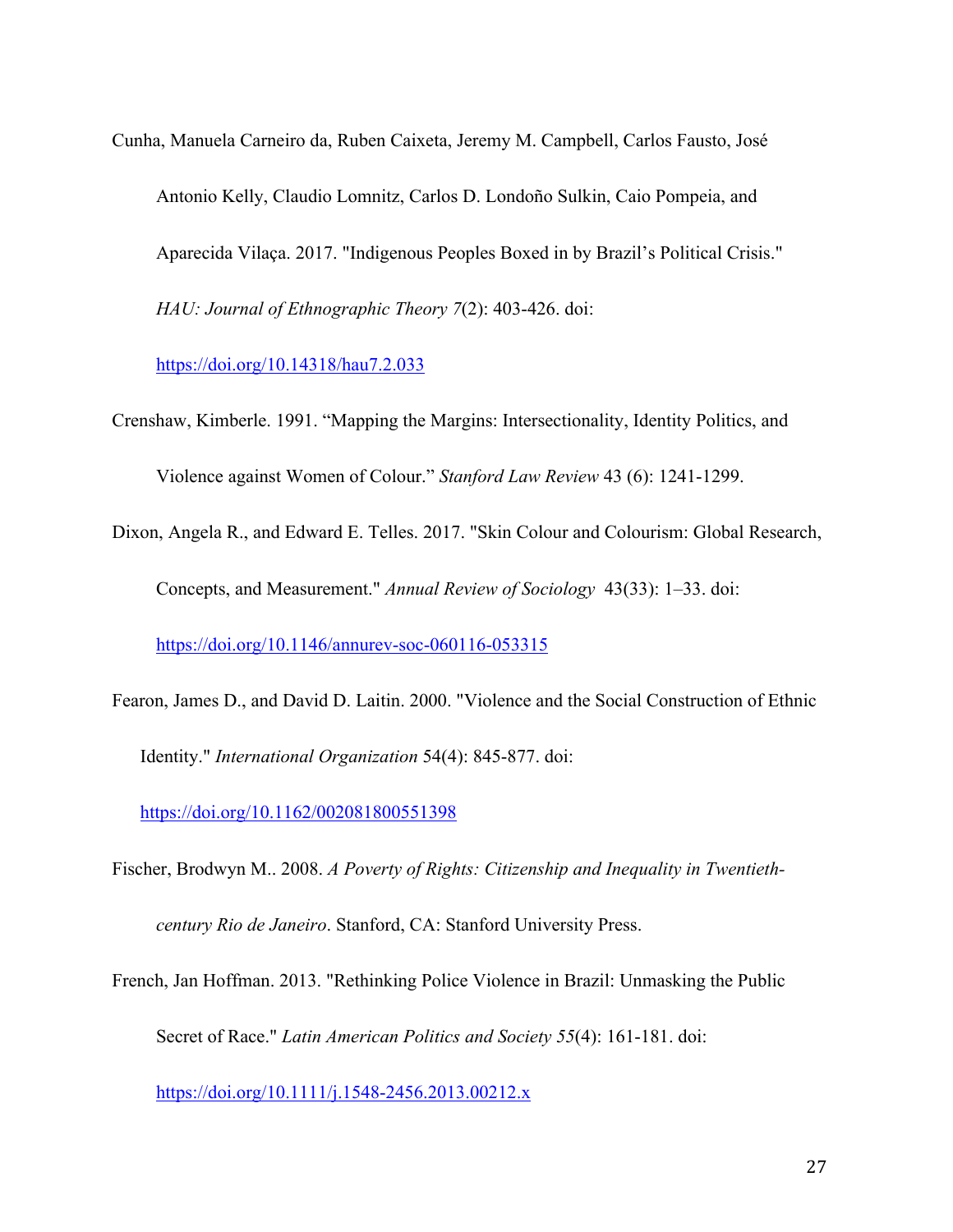Fry, Peter. 2005. *A persistência da raça: ensaios antropológicos sobre o Brasil e a África Austral*. Rio de Janeiro, Brazil: Civilização Brasileira.

Guimarães, Antonio Sérgio Alfredo. 1999. *Racismo e anti-racismo no Brasil*. São Paulo,

Brazil: Editora 34.

Harris, Marvin D. 1970. "Referential Ambiguity in the Calculus of Brazilian Racial Identity." *Southwestern Journal of Anthropology 26*(1): 1-14.

- Hasenbalg, Carlos and Nelson do Valle Silva. 1988. *Estrutura social, mobilidade e raça.* São Paulo, Brazil: Vértice.
- Holloway, Thomas H. 1993. *Policing Rio de Janeiro: Repression and Resistance in a 19th-Century City*. Stanford, CA: Stanford University Press.
- Johnson, Devon. 2008. "Racial Prejudice, Perceived Injustice, and the Black-White Gap in

Punitive Attitudes." *Journal of Criminal Justice 36*(2): 198-206. doi:

https://doi.org/10.1016/j.jcrimjus.2008.02.009

King, Ryan D. and Darren Wheelock. 2007. "Group Threat and Social Control: Race,

Perceptions of Minorities and the Desire to Punish." *Social Forces* 85 (3): 1255-1280.

https://doi.org/10.1353/sof.2007.0045

Klein, Herbert S. and Francisco Vidal Luna. 2009. *Slavery in Brazil*. Cambridge, UK:

Cambridge University Press.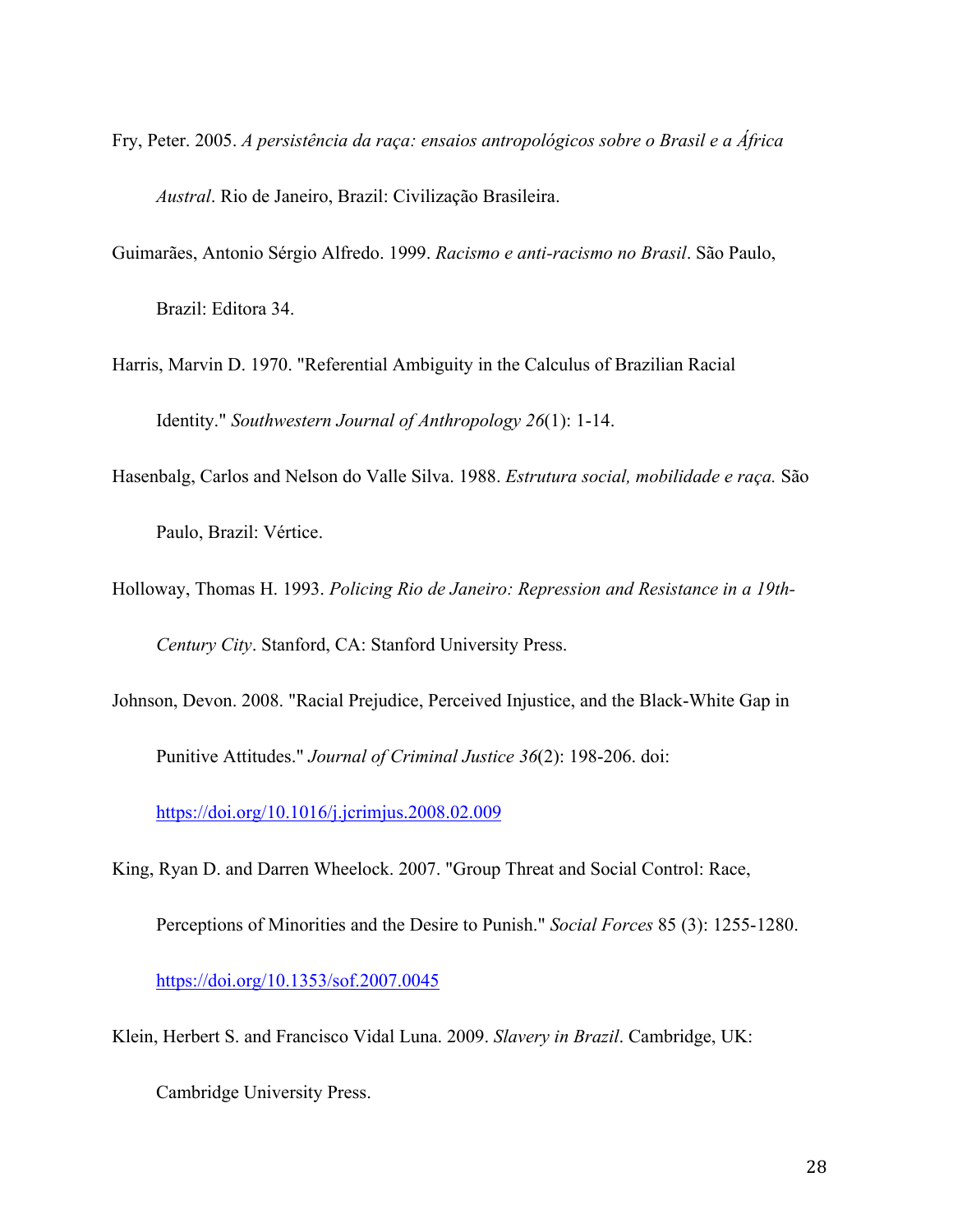Koch, Insa. 2017. "Moving beyond Punitivism: Punishment, State Failure and Democracy at the Margins." *Punishment and Society* 19(2): 203–220.

https://doi.org/10.1177/1462474516664506

Lamont, Michèle, Graziella Moraes Silva, Jessica Welburn, Joshua Guetzkow, Nissim

Mizrachi, Hanna Herzog, and Elisa Reis. 2016. *Getting Respect: Responding to Stigma and Discrimination in the United States, Brazil, and Israel*. Princeton, NJ: Princeton University Press.

Loveman, Mara. 1999. "Is 'Race Essential?." *American Sociological Review* 64(6): 891-898. doi: 10.2307/2657409

Luft, Aliza. 2015. "Toward a Dynamic Theory of Action at the Micro level of Genocide:

Killing, Desistance, and Saving in 1994 Rwanda." *Sociological Theory* 33(2): 148-172.

https://doi.org/10.1177/0735275115587721

Maggie, Yvonne. 2005. "Mário de Andrade ainda vive? O ideário modernista em questão." *Revista Brasileira de Ciências Sociais* 20(58): 5-25. doi: http://dx.doi.org/10.1590/S0102-69092005000200001

McCallum, Cecilia. 2005. "Racialized bodies, naturalized classes: moving through the city of

Salvador da Bahia." *American Ethnologist* 32(1): 100-117. doi:

https://doi.org/10.1525/ae.2005.32.1.100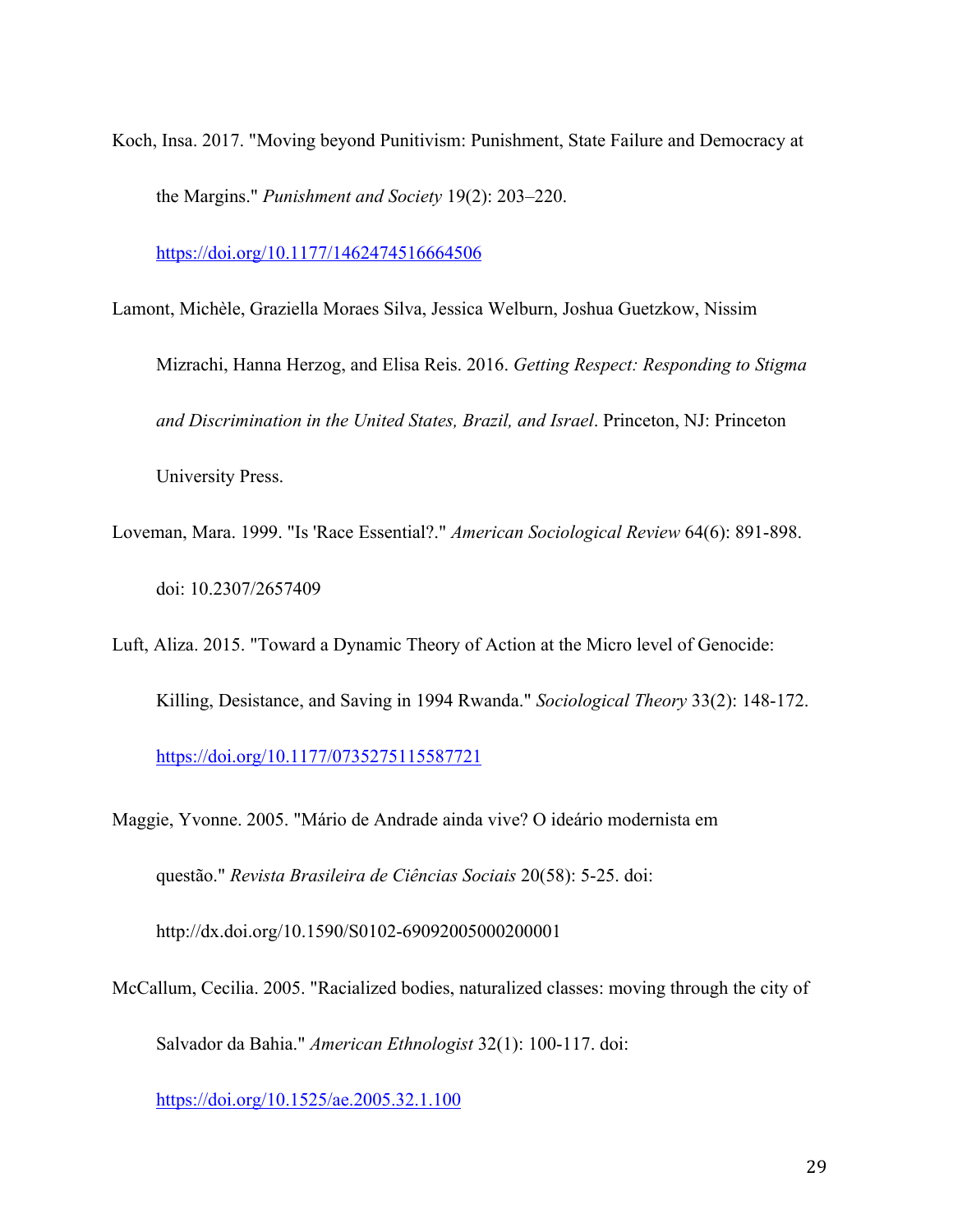Monk, Ellis P. 2015. "The Cost of Colour: Skin Colour, Discrimination, and Health among African-Americans." *American Journal of Sociology* 121(2): 396-444. doi:

https://doi.org/10.1086/682162

- Monk, Ellis P. 2016. "The Consequences of 'Race and Colour' in Brazil." *Social Problems* 63: 413–430. doi: https://doi.org/10.1093/socpro/spw014
- Moraes Silva, Graziella and Luciana T. de Souza Leão. 2012. "O paradoxo da mistura:

identidades, desigualdades e percepção de discriminação entre brasileiros pardos." *Revista Brasileira de Ciências Sociais* 27(80) 117-133. Available in:

<http://www.redalyc.org/articulo.oa?id=10724731007>

- Moraes Silva, Graziella and Matias López. 2015. ""Brazilian people' in the eyes of elites: repertoires and symbolic boundaries of inequality." Sociologia & Antropologia 5(1): 157-182. doi: http://dx.doi.org/10.1590/2238-38752015v517
- Moraes Silva, Graziella and Marcelo Paixão. 2014. "Mixed and Unequal: New Perspectives on Brazilian Ethnoracial Relations. Chap. 3 in *Pigmentocracies: Ethnicity, Race, and Colour in Latin America.* Chapel Hill: UNC Press Books.
- Murray, Joseph, Daniel Ricardo de Castro Cerqueira, and Tulio Kahn. 2013. "Crime and Violence in Brazil: Systematic Review of Time trends, Prevalence Rates and Risk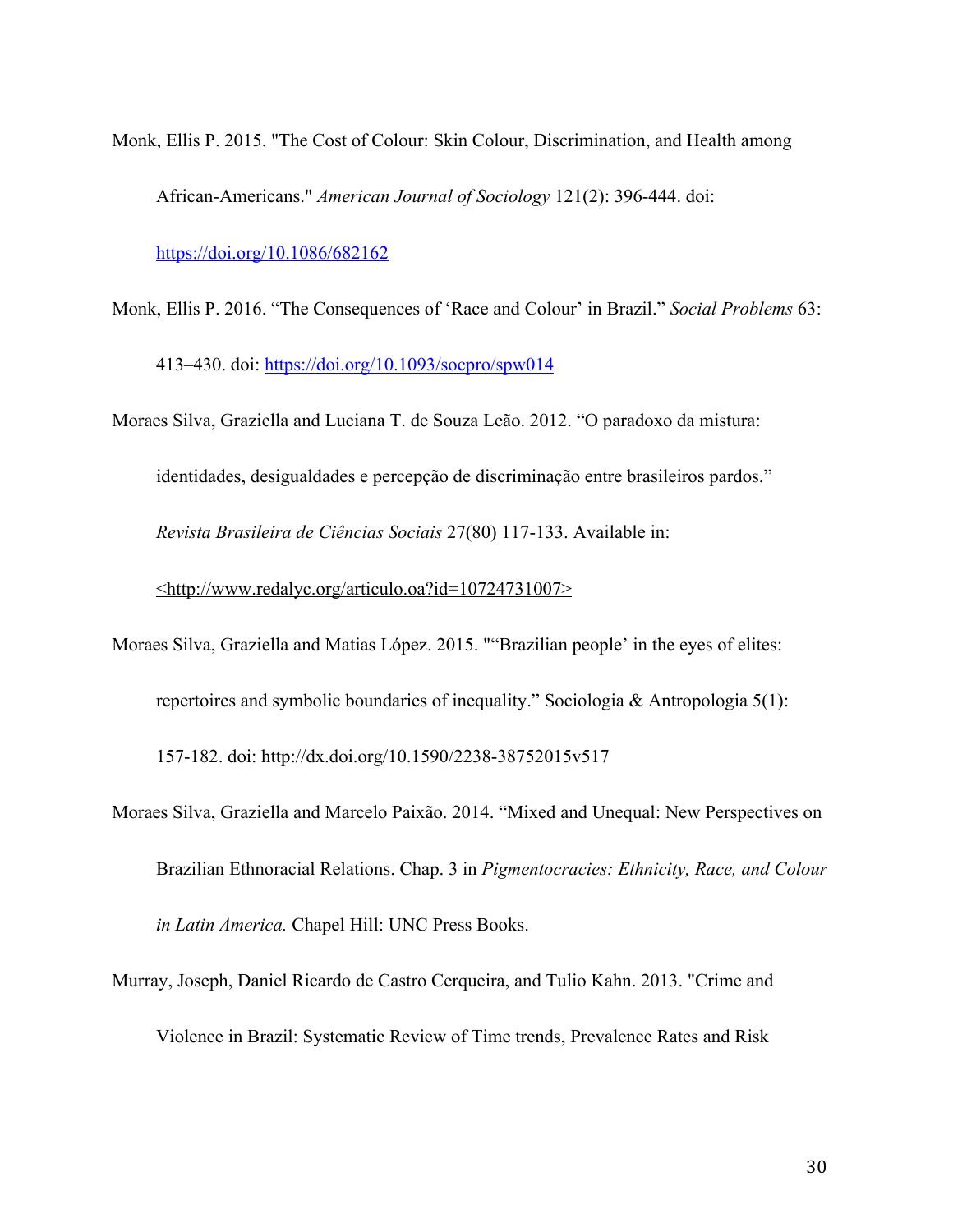Factors." *Aggression and Violent Behavior* 18(5): 471-483. doi:

#### https://doi.org/10.1016/j.avb.2013.07.003

- Nascimento, Abdias. [1978] 2016. *O genocídio do negro brasileiro: processo de um racismo mascarado*. São Paulo, Brazil: Editora Perspectiva.
- Nogueira, Oracy. 2007. "Preconceito racial de marca e preconceito racial de origem: stepsugestão de um quadro de referência para a interpretação do material sobre relações raciais no Brasil." *Tempo Social, Revista de sociologia da USP* 19 (1): 287-308. doi:

https://doi.org/10.1590/S0103-20702007000100015

- Omi, Michael and Howard Winant. 1994. *Racial Formation in the United States: From the 1960s to the 1990s.* New York: Routledge.
- Oliveira, João Pacheco de. 2014. "Pacificação e tutela militar na gestão de populações e territórios." *Mana* 20(1): 125-161. doi: http://dx.doi.org/10.1590/S0104- 93132014000100005.
- Pandolfi, Dulce Chaves. 1996. "Percepção dos direitos e participação social." *Revista Brasileira de Ciência Política* 11(31): 67-81.
- Pierson, Donald. 1967. *Negroes in Brazil: a Study of Race Contact at Bahia*. Carbondale: Southern Illinois University Press.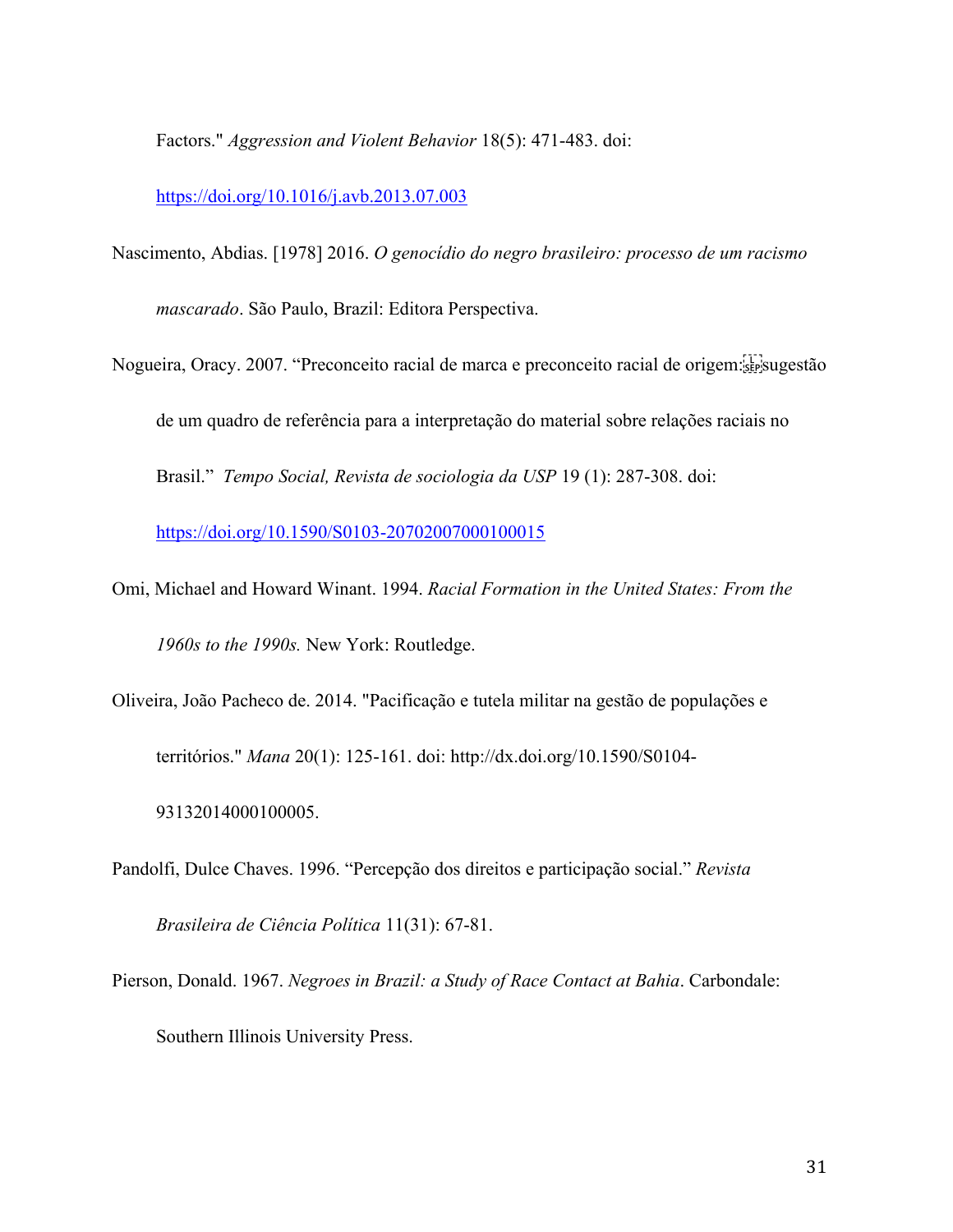Ribeiro, Carlos Antonio Costa. 2017. "Contínuo Racial, Mobilidade Social e

'Embranquecimento.'" *Revista Brasileira de Ciências Sociais* 32(95): 1-25. doi:

http://dx.doi.org/10.17666/329503/2017.

- Roth, Wendy D. 2016. "The multiple dimensions of race." *Ethnic and Racial Studies* 39(8): 1310-1338. doi: https://doi.org/10.1080/01419870.2016.1140793.
- Sansone, Livio. 2002. "Fugindo para a força: cultura corporativista e 'cor' na Policia Militar do Estado do Rio de Janeiro." *Estudos Afro-Asiático*s 24(3): 513-532. doi:

http://dx.doi.org/10.1590/S0101-546X2002000300004.

- Sansone, Livio. 2003. *Blackness without Ethnicity: Constructing Race in Brazil.* New York: Palgrave MacMillan.
- Sinhoretto, Jacqueline and Renato Sérgio de Lima. 2015. "Narrativa autoritária e pressões democráticas na segurança pública e no controle do crime." *Contemporânea* 5(1): 119- 141.
- Smångs, Mattias. 2016. "Doing Violence, Making Race: Southern Lynching and White Racial Group Formation." *American Journal of Sociology* 121(5): 1329-1374. doi:

https://doi.org/10.1086/684438

Telles, Edward E. 2004. *Race in another America: The Significance of Skin Colour in Brazil*. Princeton, NJ: Princeton University Press.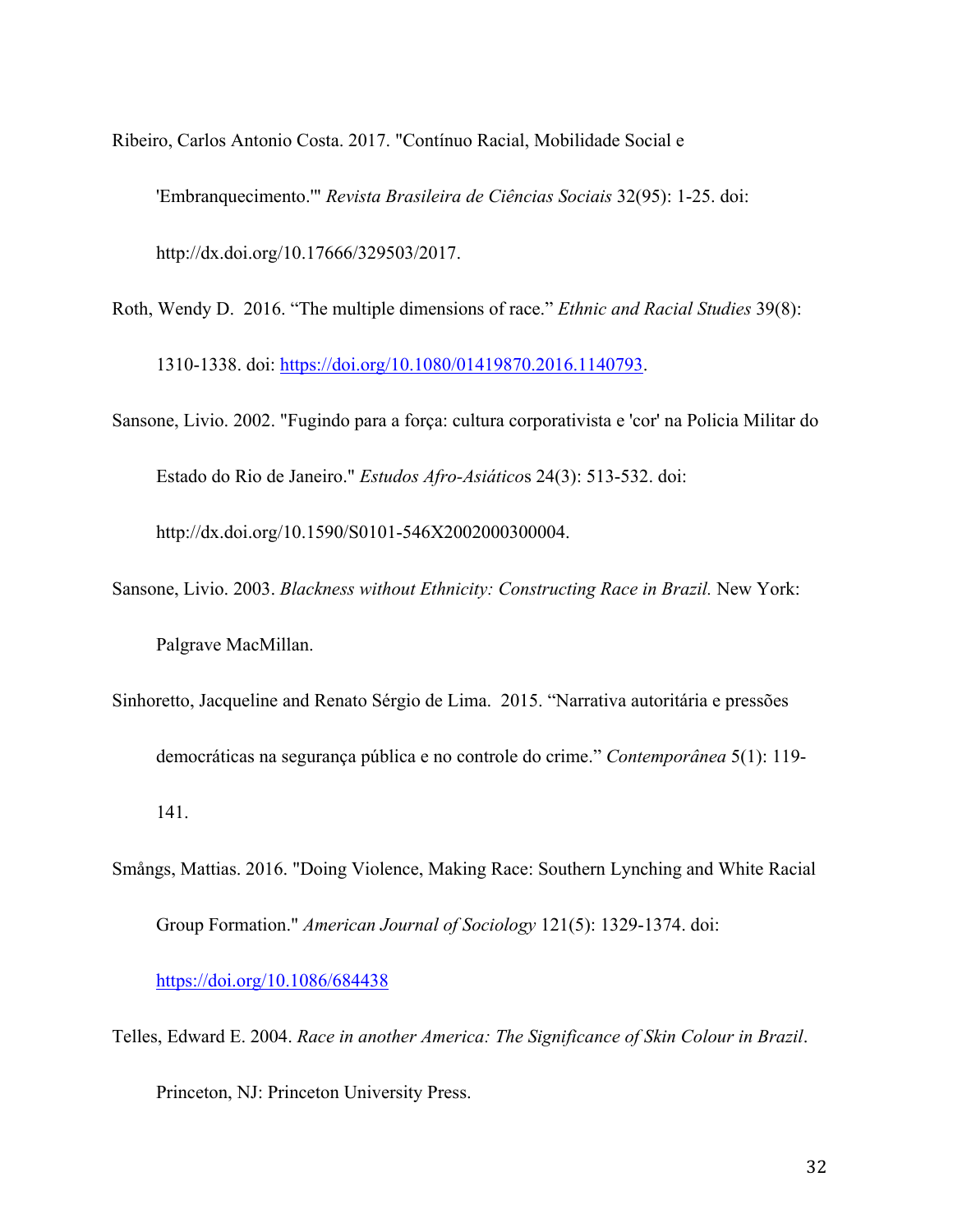- Telles, Edward E. and PERLA. 2014*. Pigmentocracies: Ethnicity, Race, and Colour in Latin America.* Chapel Hill: UNC Press Books.
- Telles, Edward, and Tianna Paschel. 2014. "Who Is Black, White, or Mixed Race? How Skin Colour, Status, and Nation Shape Racial Classification in Latin America." *American Journal of Sociology* 120(3): 864-907. doi: https://doi.org/10.1086/679252
- Twine, France Winddance. 1994. *Racism in a Racial Democracy: the Maintenance of White Supremacy in Brazil*. New Brunswick, NJ: Rutgers University Press.
- Vargas, João Costa, and Jaime Amparo Alves. 2010. "Geographies of Death: An Intersectional Analysis of Police Lethality and the Racialized Regimes of Citizenship in São Paulo." *Ethnic and Racial Studies* 33, no. 4: 611-636. doi:

https://doi.org/10.1080/01419870903325636

- Wacquant, Louïc. 2008. *Urban Outcasts: a Comparative Sociology of Advanced Marginality*. Cambridge, UK: Polity Press.
- Wacquant, Louïc. 2014. "Marginality, Ethnicity and Penality in the Neo-liberal City: an Analytic Cartography." *Ethnic and Racial Studies* 37(10): 1687-1711. doi:

https://doi.org/10.1080/01419870.2014.931991